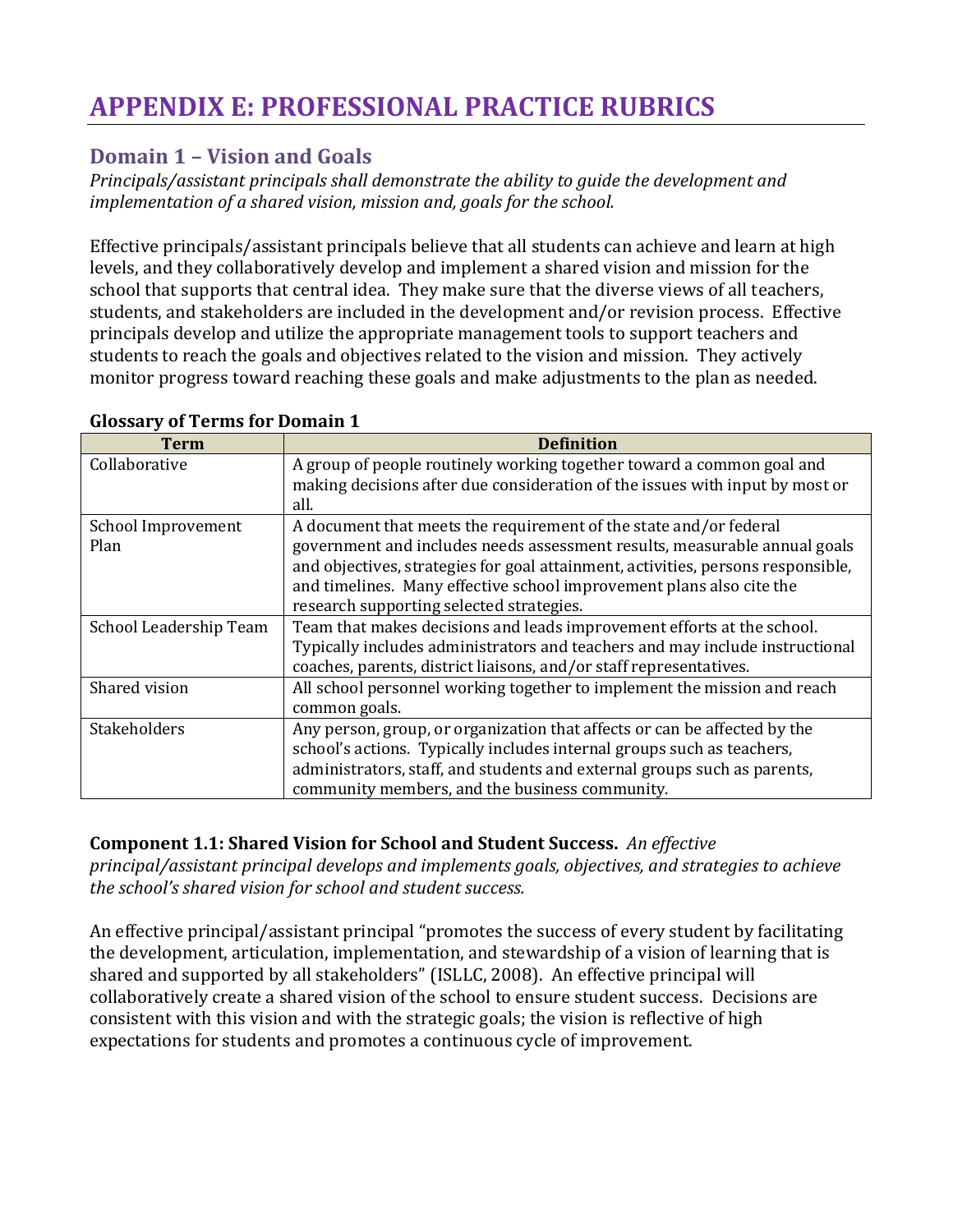**Component 1.1 Shared Vision for School and Student Success.** *An effective principal/assistant principal develops and implements goals, objectives, and strategies to achieve the school's shared vision for school and student success.*

| school and student success.                                                                              |                                                                                                                                                                                                                                                                                                                                                                                                                                                                          |                                                                                                                                                                                                                                                                                                                                                                                                                                                                                                                                                                                                                                                                                                                                                |                                                                                                                                                                                                                                                                                                                                                                                                                                                                                                                                                                                                                                                                                                                                                                                                                  |
|----------------------------------------------------------------------------------------------------------|--------------------------------------------------------------------------------------------------------------------------------------------------------------------------------------------------------------------------------------------------------------------------------------------------------------------------------------------------------------------------------------------------------------------------------------------------------------------------|------------------------------------------------------------------------------------------------------------------------------------------------------------------------------------------------------------------------------------------------------------------------------------------------------------------------------------------------------------------------------------------------------------------------------------------------------------------------------------------------------------------------------------------------------------------------------------------------------------------------------------------------------------------------------------------------------------------------------------------------|------------------------------------------------------------------------------------------------------------------------------------------------------------------------------------------------------------------------------------------------------------------------------------------------------------------------------------------------------------------------------------------------------------------------------------------------------------------------------------------------------------------------------------------------------------------------------------------------------------------------------------------------------------------------------------------------------------------------------------------------------------------------------------------------------------------|
| <b>Unsatisfactory/Not</b>                                                                                | <b>Basic</b>                                                                                                                                                                                                                                                                                                                                                                                                                                                             | <b>Proficient</b>                                                                                                                                                                                                                                                                                                                                                                                                                                                                                                                                                                                                                                                                                                                              | <b>Distinguished</b>                                                                                                                                                                                                                                                                                                                                                                                                                                                                                                                                                                                                                                                                                                                                                                                             |
| <b>Evident</b><br>Principal does not meet the<br>performance domain. Evaluator<br>narrative is required. | Principal does not meet the<br>performance domain but is<br>demonstrating progress<br>toward meeting domain.                                                                                                                                                                                                                                                                                                                                                             | Principal meets performance<br>domain.                                                                                                                                                                                                                                                                                                                                                                                                                                                                                                                                                                                                                                                                                                         | Principal exceeds performance<br>domain.                                                                                                                                                                                                                                                                                                                                                                                                                                                                                                                                                                                                                                                                                                                                                                         |
| Narrative:                                                                                               | $\Box$ The principal establishes<br>specific and measureable<br>goals and objectives<br>related to student<br>achievement.<br>$\Box$ The principal leads and<br>implements a process for<br>developing a shared<br>vision and strategic goals<br>and objectives for student<br>achievement that reflect<br>high expectations for<br>students and staff.<br>$\Box$ The principal maintains a<br>focus on the vision and<br>strategic goals throughout<br>the school year. | $\Box$ The school's goals,<br>objectives, and strategies<br>reflect a clear relationship<br>between the actions of<br>teachers and leaders<br>aligned to the school<br>improvement plan and the<br>impact on student<br>achievement.<br>$\Box$ The decisions of the<br>principal are consistent<br>with the vision of the<br>school as reflected in<br>improvement planning<br>documents.<br>$\Box$ With stakeholders, the<br>principal creates a vision<br>for the school that inspires<br>action.<br>$\Box$ The strategies contained<br>in the plan are based on a<br>general understanding of<br>research on school and<br>instructional effectiveness.<br>$\Box$ The vision reflects high<br>expectations for learning<br>and teaching and | and<br>$\Box$ The principal involves<br>stakeholders in a<br>comprehensive diagnosis of<br>the school's strengths and<br>weaknesses using<br>appropriate data and leads<br>a collaborative process to<br>develop a focused, results-<br>oriented strategic plan with<br>annual goals.<br>$\Box$ The vision of the leader and<br>the organization are visible,<br>ingrained in the culture of<br>the organization, and<br>routinely used as a<br>reference point for<br>decisions.<br>$\Box$ The strategies contained in<br>the plan cite specific<br>research that shows high<br>effect sizes and influence on<br>student achievement.<br>$\Box$ The use of strategic<br>guidelines for decision-<br>making filters makes many<br>decisions self-evident and<br>avoids time wasted on<br>unproductive arguments. |
|                                                                                                          |                                                                                                                                                                                                                                                                                                                                                                                                                                                                          | promotes continuous<br>improvement for<br>administrators, teachers,<br>staff and students in the<br>school.                                                                                                                                                                                                                                                                                                                                                                                                                                                                                                                                                                                                                                    | $\Box$ The principal ensures that<br>the school's identity (vision,<br>mission, goals, objectives,<br>and strategies) actually<br>drive decisions and inform<br>the culture of the school.                                                                                                                                                                                                                                                                                                                                                                                                                                                                                                                                                                                                                       |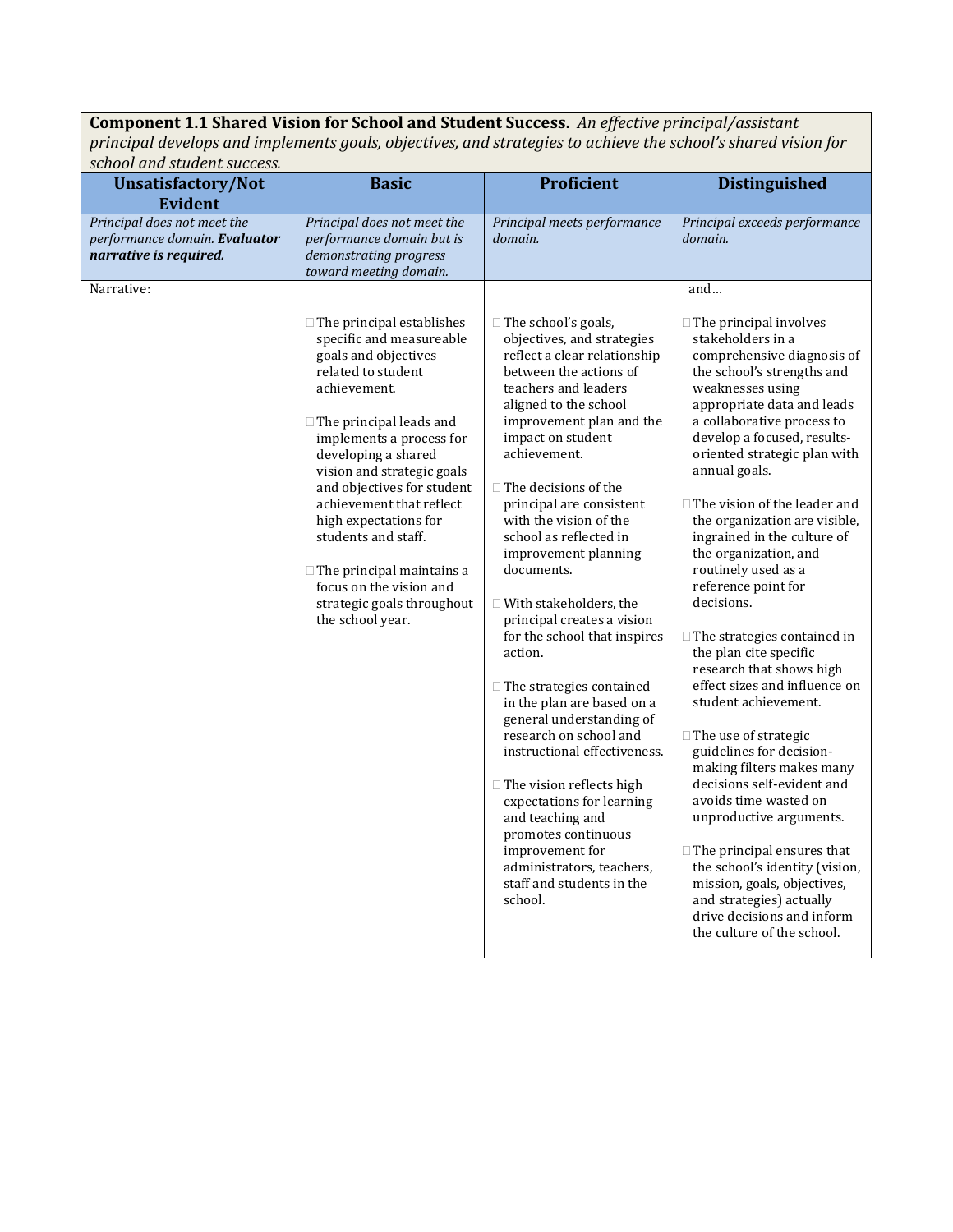**Component 1.2: Reviewing and Monitoring for School Improvement.** *An effective principal/assistant principal reviews and monitors the school's vision, mission, goals, and school improvement plans to ensure high expectations for student learning and continuous school improvement.*

An effective principal/assistant principal designs and implements a collaborative process to collect data about the school's progress for the periodic review and revision of the school's vision. The principal utilizes the data to modify organizational practices and procedures to accomplish the school's mission, vision and goals. A highly effective principal communicates school-wide goals and actions frequently with all appropriate stakeholders.

**Component 1.2 Reviewing and Monitoring for School Improvement.** *An effective principal/assistant principal reviews and monitors the school's vision, mission, goals, and school improvement plans to ensure high expectations for student learning and continuous school improvement.*

| nigh capeculations for student fearming and continuous school improvement.             |                                                                                                                                                                                                                                                                                                                                                                                                           |                                                                                                                                                                                                                                                                                                                                                                                                                                                                                                                                                                                                          |                                                                                                                                                                                                                                                                                                                                                                                                                                                                                                                                                                                                                                       |
|----------------------------------------------------------------------------------------|-----------------------------------------------------------------------------------------------------------------------------------------------------------------------------------------------------------------------------------------------------------------------------------------------------------------------------------------------------------------------------------------------------------|----------------------------------------------------------------------------------------------------------------------------------------------------------------------------------------------------------------------------------------------------------------------------------------------------------------------------------------------------------------------------------------------------------------------------------------------------------------------------------------------------------------------------------------------------------------------------------------------------------|---------------------------------------------------------------------------------------------------------------------------------------------------------------------------------------------------------------------------------------------------------------------------------------------------------------------------------------------------------------------------------------------------------------------------------------------------------------------------------------------------------------------------------------------------------------------------------------------------------------------------------------|
| Unsatisfactory/Not                                                                     | <b>Basic</b>                                                                                                                                                                                                                                                                                                                                                                                              | <b>Proficient</b>                                                                                                                                                                                                                                                                                                                                                                                                                                                                                                                                                                                        | <b>Distinguished</b>                                                                                                                                                                                                                                                                                                                                                                                                                                                                                                                                                                                                                  |
| <b>Evident</b>                                                                         |                                                                                                                                                                                                                                                                                                                                                                                                           |                                                                                                                                                                                                                                                                                                                                                                                                                                                                                                                                                                                                          |                                                                                                                                                                                                                                                                                                                                                                                                                                                                                                                                                                                                                                       |
| Principal does not meet the<br>performance domain. Evaluator<br>narrative is required. | Principal does not meet the<br>performance domain but is<br>demonstrating progress<br>toward meeting domain.                                                                                                                                                                                                                                                                                              | Principal meets performance<br>domain.                                                                                                                                                                                                                                                                                                                                                                                                                                                                                                                                                                   | Principal exceeds performance<br>domain.                                                                                                                                                                                                                                                                                                                                                                                                                                                                                                                                                                                              |
| Narrative:                                                                             |                                                                                                                                                                                                                                                                                                                                                                                                           |                                                                                                                                                                                                                                                                                                                                                                                                                                                                                                                                                                                                          | and                                                                                                                                                                                                                                                                                                                                                                                                                                                                                                                                                                                                                                   |
|                                                                                        | $\Box$ The principal collects and<br>analyzes data for<br>determining the<br>organization's<br>effectiveness in<br>accomplishing the vision<br>of learning and each of the<br>goals in the school<br>improvement plan.<br>$\Box$ The principal<br>systematically considers<br>new and better ways of<br>leading for improved<br>student achievement and<br>engages stakeholders in<br>the change process. | $\Box$ The principal implements<br>collaborative processes<br>for the collection and<br>analysis of data about the<br>school's progress for the<br>periodic review and<br>revision of the school's<br>improvement plan.<br>$\Box$ The principal collects and<br>analyzes data at least<br>quarterly with school's<br>leadership team to assess<br>the organization's<br>effectiveness in<br>accomplishing the vision<br>of learning.<br>$\Box$ The principal utilizes data<br>to modify organizational<br>practices and procedures<br>for any goal in which<br>sufficient progress has not<br>been made. | $\Box$ The principal, using data,<br>initiates changes to<br>strategies to improve<br>performance, school<br>culture, and other<br>conditions related to school<br>success.<br>$\Box$ The principal collects and<br>analyzes data monthly with<br>school's leadership team to<br>assess the organization's<br>effectiveness in<br>accomplishing the vision of<br>learning and school goals<br>$\Box$ The principal collects data<br>to examine fidelity to<br>strategies in the school<br>improvement plan.<br>$\Box$ The principal communicates<br>school-wide goals and<br>actions frequently with all<br>appropriate stakeholders. |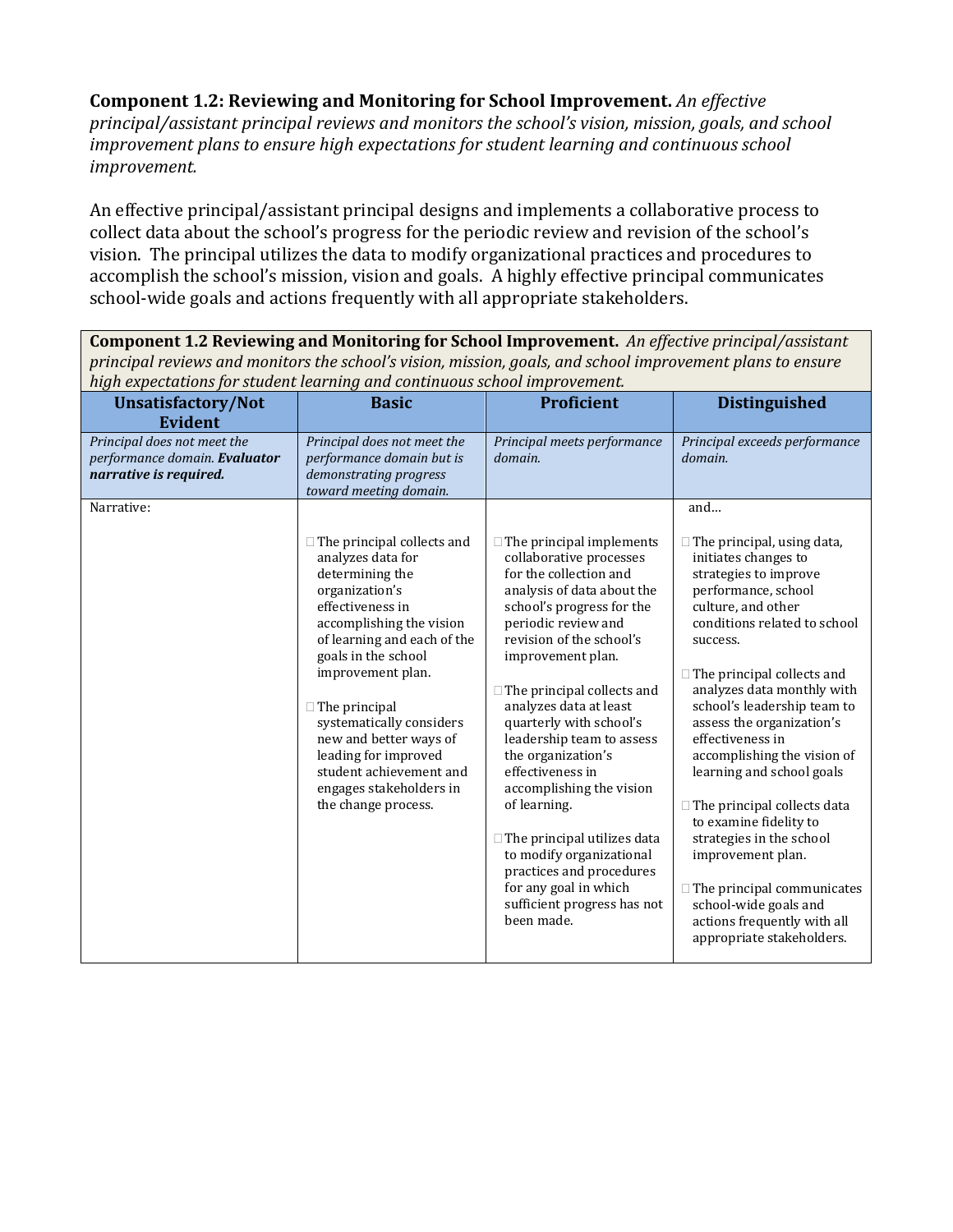# **Domain 2 – Instructional Leadership**

*Principals/assistant principals shall demonstrate the ability to communicate with staff and review research and data to promote a school culture and instructional program that foster student learning and professional growth for staff.*

Instructional leadership requires deeper involvement in the core business of schooling, which is teaching and learning. Principals as instructional leaders are required to ensure students receive the most effective instruction from their teachers to learn and apply the knowledge and skills articulated in the approved curriculum – one informed by state content standards and district learning priorities. An effective instructional leader possesses knowledge and uses skills to make a positive impact on curriculum design, instructional practice, and assessment development.

| <b>Term</b>                | <b>Definition</b>                                                                      |
|----------------------------|----------------------------------------------------------------------------------------|
| <b>CIA</b>                 | Curriculum, instruction, and assessment.                                               |
| Common                     | Student assessments measuring common content within a subject matter and grade         |
| Assessments                | level.                                                                                 |
| Curriculum                 | Set of courses or instructional units offered by the school or district.               |
| Curriculum                 | Statements defining what all students need to know, understand, and be able to do.     |
| Standards                  | Standards form the framework of the curriculum by stating the most important big       |
|                            | ideas, concepts, and skills.                                                           |
| Data-driven Decision       | Making decisions based on a careful analysis of valid and reliable data, typically     |
| Making                     | including demographic, performance, cultural, and perception data.                     |
| <b>Essential Data</b>      | Data identified as non-negotiable for determining instructional improvement. Some      |
|                            | examples may include but are not limited to teacher evaluation; student formative      |
|                            | and summative assessments; and, state standardized test scores.                        |
| Experienced                | The content of courses or instructional units as students understand it.               |
| Curriculum                 |                                                                                        |
| Formative                  | Measures that provide an analysis of learning and that are used by teachers and        |
| Assessments                | others to adjust instruction to improve student mastery of knowledge and skills.       |
| <b>Instructional Model</b> | An approach to instruction that typically incorporates frameworks, components, or      |
|                            | domains defining the overarching process to be used to deliver educational content.    |
| Implemented                | The objectives and content actually delivered to students in schools. Both objectives  |
| Curriculum                 | and content are typically local interpretations of what is required in formal          |
|                            | curriculum documents.                                                                  |
| Instructional              | The teaching methods used to deliver the curriculum.                                   |
| Strategies                 |                                                                                        |
| <b>Intended Curriculum</b> | The objectives and content of what is expected to be taught; the curriculum planned    |
|                            | and expressed through curriculum frameworks and other formal documents.                |
| Master Schedule            | A document that shows times when classes or blocks of instruction are offered          |
|                            | during the course of each day and through the week. Principals typically create        |
|                            | master schedules to ensure efficient use of resources such as teachers, support staff, |
|                            | and instructional spaces. Efficiently handled resources assist in ensuring             |
|                            | appropriate class sizes, common teacher planning time, advisories, and                 |
|                            | differentiated instructional opportunities.                                            |
|                            |                                                                                        |
| Professional Growth        | A reflective, collaborative plan developed between administrators and teachers to      |
| Plan                       | provide opportunities for the professional growth of the teacher with the ultimate     |

#### **Glossary of Terms for Domain 2**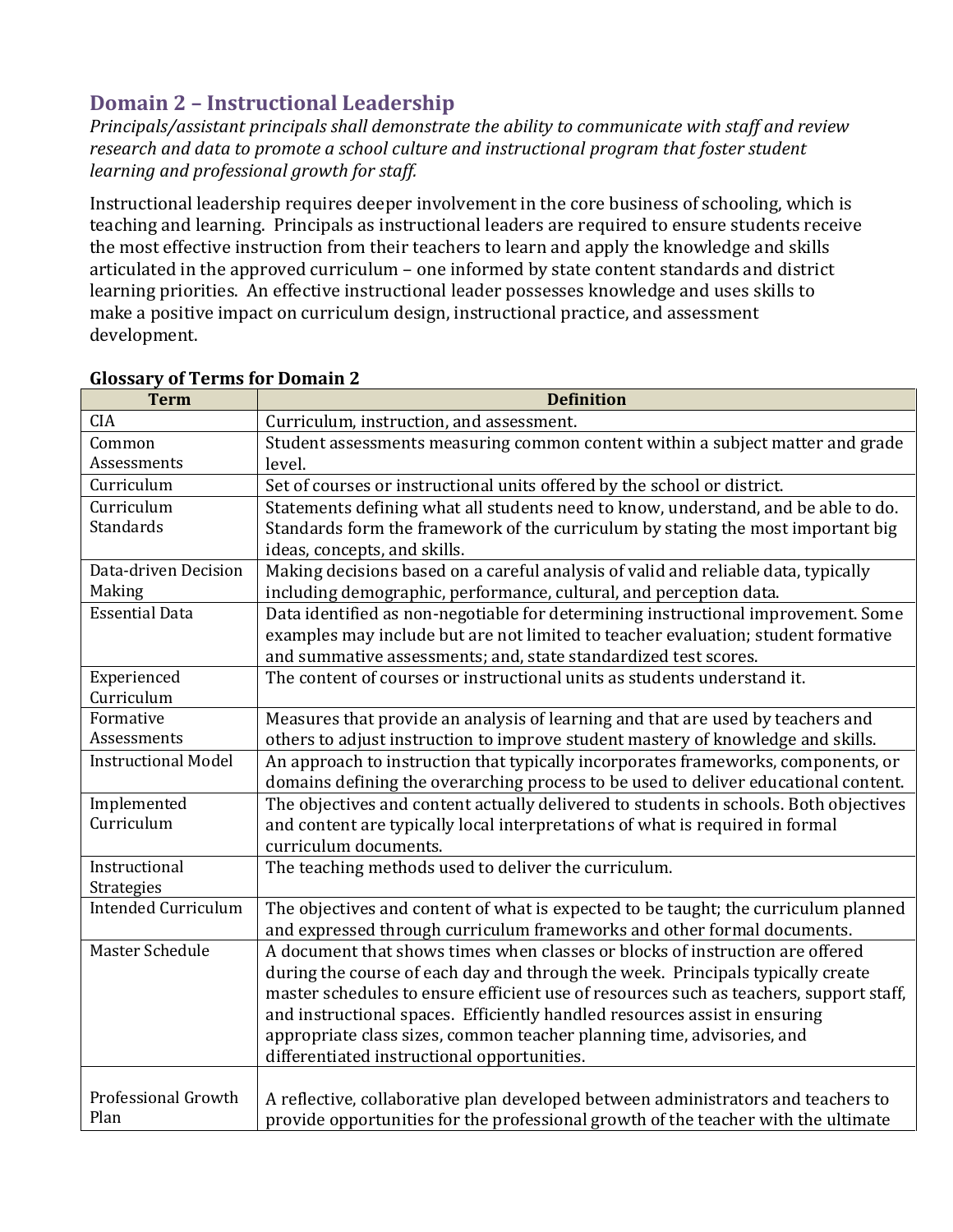|                | goal of improved student achievement.                                                |
|----------------|--------------------------------------------------------------------------------------|
| Research-Based | Instructional approaches having produced high yield outcomes for improving           |
| Instructional  | student performance. Typically the strategies are detailed in a specific or modified |
| Strategies     | instructional model.                                                                 |
| Student        | Sources of errors in student thinking generally identified through an analysis of    |
| Misconceptions | responses to specific items on an assessment or test.                                |
| Summative      | Measures that identify what students have and have not learned at the culmination    |
| Assessments    | of a specific unit of instruction.                                                   |

**Component 2.1: Effective use of data to support instruction.** *An effective principal/assistant principal promotes, facilitates, and effectively utilizes data from multiple measures to inform instruction and evaluate student performance to support effective instruction.*

Effective principals establish a strong culture of data use to ensure that decisions are made based on valid and reliable information. Data from multiple reliable sources provide more accurate information for decision-making. Typical sources of data for instructional decision making include classroom/formative assessments such as unit tests, exit tickets, progress monitoring measures, and checks for understanding; benchmark or interim measures of academic mastery/performance, and summative measures such as state tests. Data from measures of student motivation, school culture, and other perceptions may also be helpful. Several factors (e.g., leadership, planning, implementation, efficacy and attitude) play a role in the development of a strong purposeful educational community committed to improving instruction through the use of multiple data sources. The principal provides guidance on using data to support the school's vision with the ultimate goal of developing the capacity to use data to inform professional growth and improvement within the instructional staff and the school as a whole. The principal should provide the necessary resources and support to optimize data analysis, interpretation, and use.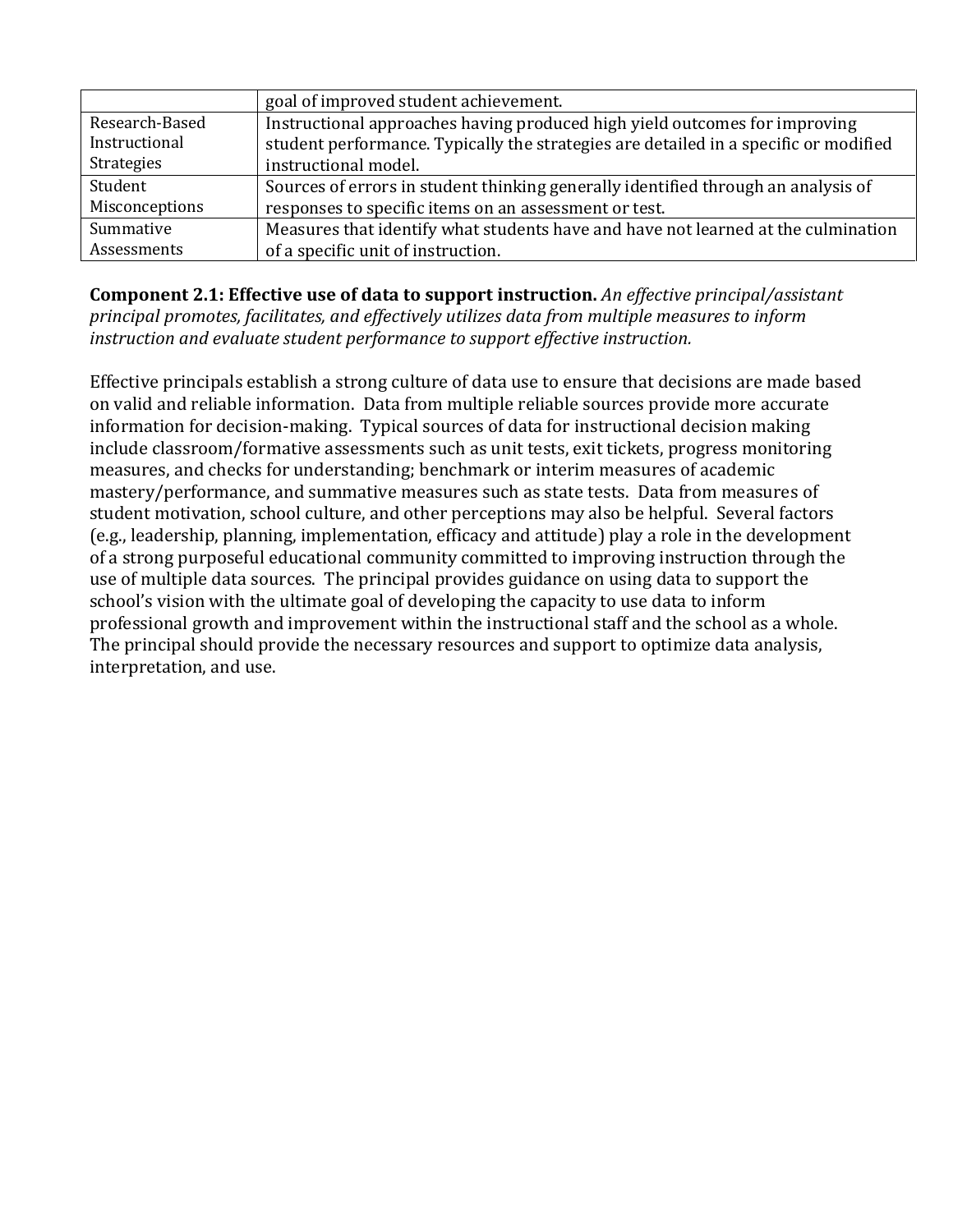## **Component 2.1 – Involvement in Curriculum, Instruction, and Assessment.** *An effective*

*principal/assistant principal promotes, facilitates, and effectively utilizes data from multiple measures to inform instruction and evaluate student performance to support effective instruction.*

| <b>Unsatisfactory/Not</b><br><b>Evident</b>                                            | <b>Basic</b>                                                                                                                                                                                                                                                                                                                                                                                                                                                                                                                                                               | <b>Proficient</b>                                                                                                                                                                                                                                                                                                                                                                                                                                                                                                                                                                                                                            | <b>Distinguished</b>                                                                                                                                                                                                                                                                                                                                                                                                                                                                                                                                                                                                                                                                        |
|----------------------------------------------------------------------------------------|----------------------------------------------------------------------------------------------------------------------------------------------------------------------------------------------------------------------------------------------------------------------------------------------------------------------------------------------------------------------------------------------------------------------------------------------------------------------------------------------------------------------------------------------------------------------------|----------------------------------------------------------------------------------------------------------------------------------------------------------------------------------------------------------------------------------------------------------------------------------------------------------------------------------------------------------------------------------------------------------------------------------------------------------------------------------------------------------------------------------------------------------------------------------------------------------------------------------------------|---------------------------------------------------------------------------------------------------------------------------------------------------------------------------------------------------------------------------------------------------------------------------------------------------------------------------------------------------------------------------------------------------------------------------------------------------------------------------------------------------------------------------------------------------------------------------------------------------------------------------------------------------------------------------------------------|
| Principal does not meet the<br>performance domain. Evaluator<br>narrative is required. | Principal does not meet the<br>performance domain but is<br>demonstrating progress<br>toward meeting domain.                                                                                                                                                                                                                                                                                                                                                                                                                                                               | Principal meets performance<br>domain.                                                                                                                                                                                                                                                                                                                                                                                                                                                                                                                                                                                                       | Principal exceeds performance<br>domain.                                                                                                                                                                                                                                                                                                                                                                                                                                                                                                                                                                                                                                                    |
| Narrative:                                                                             |                                                                                                                                                                                                                                                                                                                                                                                                                                                                                                                                                                            |                                                                                                                                                                                                                                                                                                                                                                                                                                                                                                                                                                                                                                              | and                                                                                                                                                                                                                                                                                                                                                                                                                                                                                                                                                                                                                                                                                         |
|                                                                                        | $\Box$ The principal identifies<br>the essential data that will<br>form the foundation for<br>the school's data-driven<br>school improvement plan.<br>$\Box$ The principal develops<br>processes and protocols<br>to collect, interpret, and<br>use data to inform<br>instructional decisions.<br>$\Box$ The principal ensures<br>time is provided for<br>teachers to analyze and<br>interpret data to inform<br>instructional decisions.<br>$\Box$ The principal articulates a<br>clear vision for the use of<br>school-wide data to<br>improve instructional<br>quality. | $\Box$ The principal actively<br>engages a school<br>leadership team in the<br>refinement and<br>implementation of a data-<br>driven school<br>improvement plan.<br>$\Box$ The principal connects<br>instructional improvement<br>data to professional<br>growth plans of teachers<br>and the professional<br>development plan for the<br>school.<br>$\Box$ The principal provides a<br>systematic approach and<br>the necessary supports<br>that foster a data-driven<br>culture within the school.<br>$\Box$ The principal provides<br>targeted and specific<br>professional development<br>based on individual<br>teacher and school-wide | $\Box$ The principal actively<br>engages a school leadership<br>team in determining the<br>outcome of the established<br>school improvement goals<br>and formulates strategies<br>designed to meet or extend<br>the goals in the future.<br>$\Box$ The principal identifies (for<br>future use) emerging<br>innovative instructional<br>practices and student<br>interventions based on the<br>analysis of instructional<br>improvement data.<br>$\Box$ The principal encourages<br>teachers to conduct in-<br>depth analyses of data to<br>identify student<br>misconceptions, reteach<br>concepts associated with<br>misconceptions, and revise<br>instructional approaches as<br>needed. |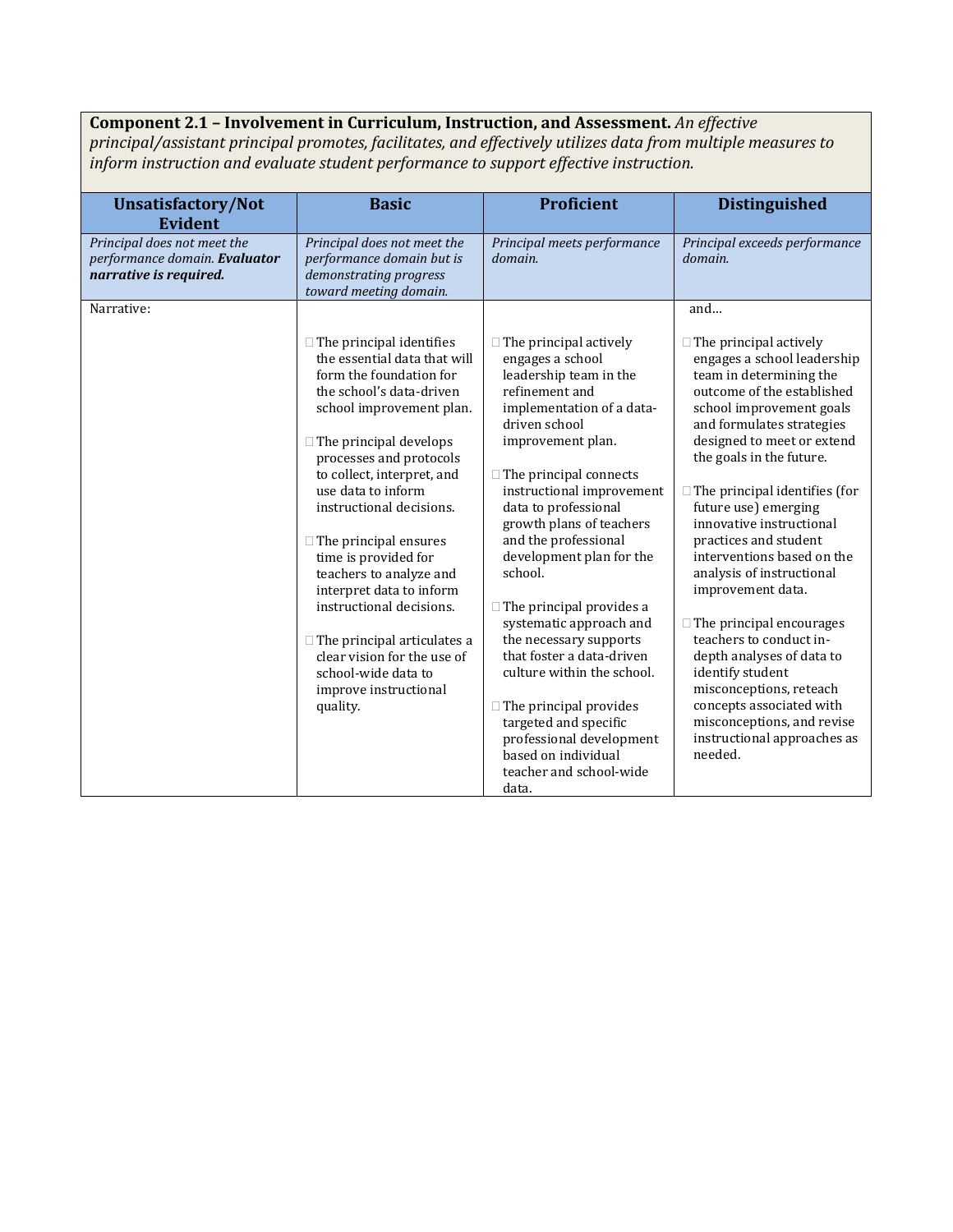**Component 2.2: Involvement in Curriculum, Instruction, and Assessment.** *An effective principal/assistant principal leads and supports staff in acquiring, planning, and implementing research-based instructional strategies and technologies that advance the school's vision and goals and meet the diverse needs of all students.*

Effective principals/assistant principals are actively involved in the design, development, and implementation of the curriculum, effective instructional strategies, and the development and use of student assessments. Principals/assistant principals demonstrate knowledge of current research on effective instructional practices (both content and pedagogy) and are able to affect the schools ability to deliver high-quality instruction. To accomplish high levels of student achievement, they engage staff in developing knowledge and skills about student learning, curriculum design, instructional delivery, assessment development and administration, and analysis. Principals promote and ensure appropriate levels of rigor in instruction.

Effective principals/assistant principals encourage teachers and provide systematic support that fosters the use of research-based methods to develop and deliver multiple instructional approaches to meet individual learning needs of students. Systems of data collection are implemented that provide teachers with quality constructive feedback on their instruction and action is taken to make adjustments when necessary and appropriate.

**Component 2.2 – Involvement in Curriculum, Instruction, and Assessment.** *An effective principal/assistant principal leads and supports staff in acquiring, planning, and implementing researchbased instructional strategies and technologies that advance the school's vision and goals and meet the diverse needs of all students.*

| <b>Unsatisfactory/Not</b>                                                              | <b>Basic</b>                                                                                                                                                                                                                                                                                                                                                                                                                                                                                                                                                                                                               | Proficient                                                                                                                                                                                                                                                                                                                                                                                                                                                                                                                                                                                                                         | <b>Distinguished</b>                                                                                                                                                                                                                                                                                                                                                                                                                                                                                                                                           |
|----------------------------------------------------------------------------------------|----------------------------------------------------------------------------------------------------------------------------------------------------------------------------------------------------------------------------------------------------------------------------------------------------------------------------------------------------------------------------------------------------------------------------------------------------------------------------------------------------------------------------------------------------------------------------------------------------------------------------|------------------------------------------------------------------------------------------------------------------------------------------------------------------------------------------------------------------------------------------------------------------------------------------------------------------------------------------------------------------------------------------------------------------------------------------------------------------------------------------------------------------------------------------------------------------------------------------------------------------------------------|----------------------------------------------------------------------------------------------------------------------------------------------------------------------------------------------------------------------------------------------------------------------------------------------------------------------------------------------------------------------------------------------------------------------------------------------------------------------------------------------------------------------------------------------------------------|
| <b>Evident</b>                                                                         |                                                                                                                                                                                                                                                                                                                                                                                                                                                                                                                                                                                                                            |                                                                                                                                                                                                                                                                                                                                                                                                                                                                                                                                                                                                                                    |                                                                                                                                                                                                                                                                                                                                                                                                                                                                                                                                                                |
| Principal does not meet the<br>performance domain. Evaluator<br>narrative is required. | Principal does not meet the<br>performance domain but is<br>demonstrating progress<br>toward meeting domain.                                                                                                                                                                                                                                                                                                                                                                                                                                                                                                               | Principal meets performance<br>domain.                                                                                                                                                                                                                                                                                                                                                                                                                                                                                                                                                                                             | Principal exceeds performance<br>domain.                                                                                                                                                                                                                                                                                                                                                                                                                                                                                                                       |
| Narrative:                                                                             | $\Box$ The principal, teachers,<br>and/or students establish<br>rigorous measureable<br>goals for improving the<br>learning of every student.<br>$\Box$ The principal is actively<br>involved in helping<br>teachers implement<br>research-based<br>instruction.<br>$\Box$ The principal provides<br>planning time and<br>professional development<br>on the implementation of<br>effective curriculum<br>design, instruction, and<br>assessment development<br>$(CIA)$ .<br>$\Box$ The principal develops a<br>master schedule that<br>includes appropriate time<br>for teacher planning and<br>professional development. | $\Box$ The principal<br>systematically monitors<br>the progress of student<br>learning using data to<br>include formative and<br>common assessments.<br>$\Box$ The principal monitors<br>and evaluates the fidelity<br>of implementing research-<br>based instructional<br>strategies through clearly<br>defined protocols for<br>collecting, analyzing and<br>reporting data.<br>$\Box$ The principal develops<br>and executes a specific<br>and targeted plan for CIA<br>professional development<br>for instructional staff<br>informed by teacher<br>evaluation, student<br>achievement, and other<br>applicable data sources. | and<br>$\epsilon$ The principal leverages the<br>schools leadership team to<br>analyze multiple data<br>sources to refine ongoing<br>CIA improvement priorities.<br>$\epsilon$ The principal adds value to<br>the district by exemplifying<br>continued professional<br>growth and collaborating<br>with colleagues by sharing<br>work that yields high<br>measures of teacher and<br>student productivity.<br>$E$ The principal establishes<br>tools such as data walls.<br>data notebooks, or easily<br>generated data reports to<br>track student progress. |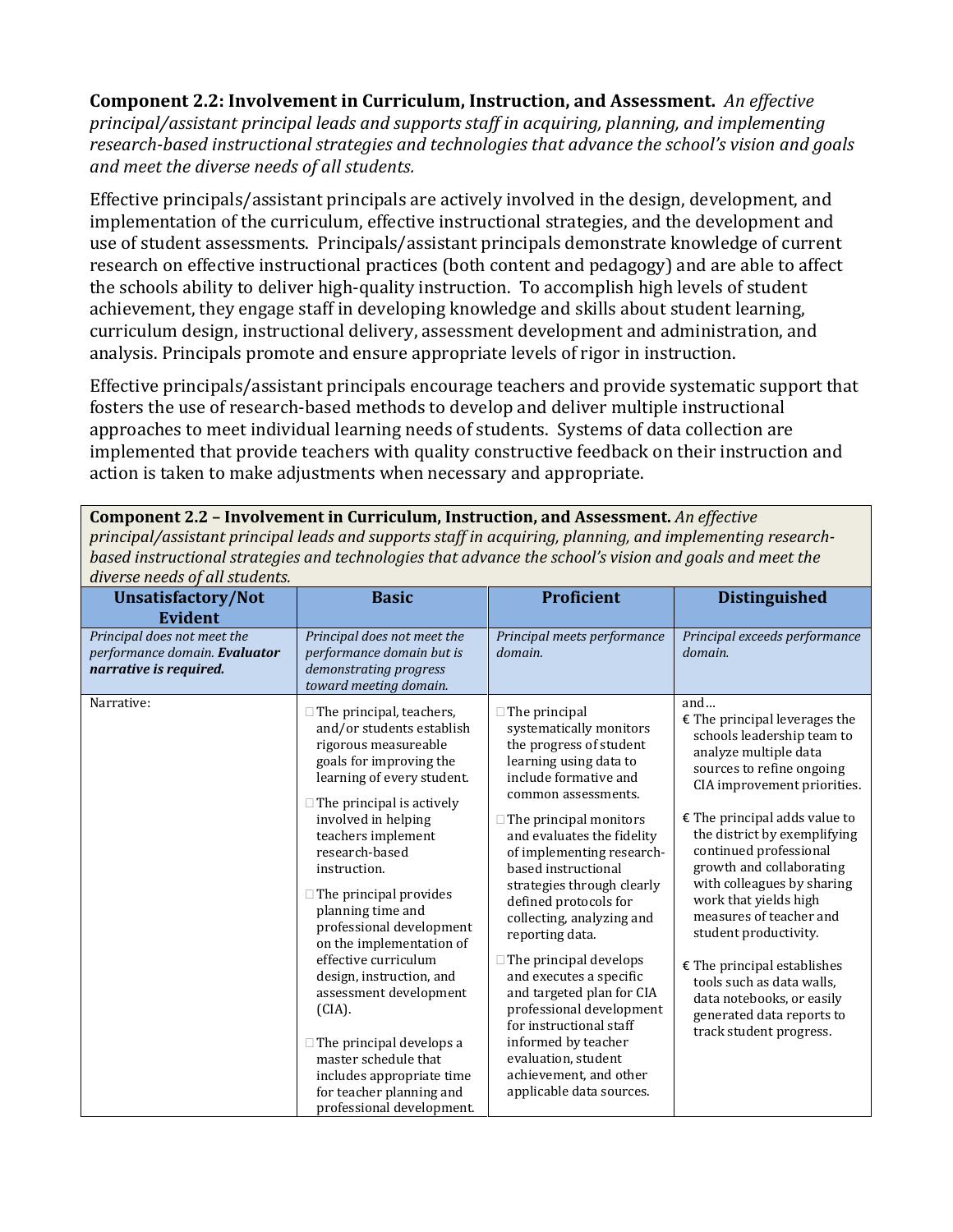**Component 2.3: Distributive Leadership.** *An effective principal/assistant principal utilizes the skills of staff and encourages staff to assume leadership roles within the school to improve teaching and learning.* 

Effective principals utilize the skills of others and encourage teachers and staff to assume leadership roles within the school. Research has shown that distributive leadership can positively impact student achievement through the increased access to this collective knowledge (Mendels, 2012). The effective leader will seek out and select qualified potential leaders and will support them as they take on these new responsibilities.

**Unsatisfactory/Not Evident Basic Proficient Distinguished** *Principal does not meet the performance domain. Evaluator narrative is required. Principal does not meet the performance domain but is demonstrating progress toward meeting domain. Principal meets performance domain. Principal exceeds performance domain.* Narrative:  $\Box$  The principal provides formal and informal opportunities to mentor some emerging leaders.  $\Box$  The principal provides moderate support and encouragement of leadership and growth as evidenced by assignment of staff to existing leadership positions.  $\Box$  The principal occasionally seeks out and selects staff members for increased responsibility based on their qualifications, performance and/or effectiveness.  $\Box$  The principal monitors completion of delegated task and/or responsibilities, but not necessarily progress towards completion.  $\Box$  The principal provides formal and informal opportunities to mentor all emerging leaders.  $\Box$  The principal promotes support and encouragement of leadership and growth as evidenced by the creation of, and assignment to, leadership positions or learning opportunities.  $\Box$  The principal consistently seeks out and selects staff members for increased responsibility based on their qualifications, performance, and/or effectiveness.  $\Box$  The principal monitors the progress towards success of those to whom delegations have been made. and…  $E$  The principal systematically provides opportunities for emerging leaders to distinguish themselves and gives them the authority to complete the task. € The principal recognizes and celebrates emerging leaders. € The principal encourages and supports staff members to seek out responsibilities. € The principal monitors and supports staff in a fashion that develops their ability to manage tasks and responsibilities.

**Component 2.3 – Distributed Leadership.** *An effective principal/assistant utilizes the skills of staff and encourages staff to assume leadership roles within the school to improve teaching and learning.*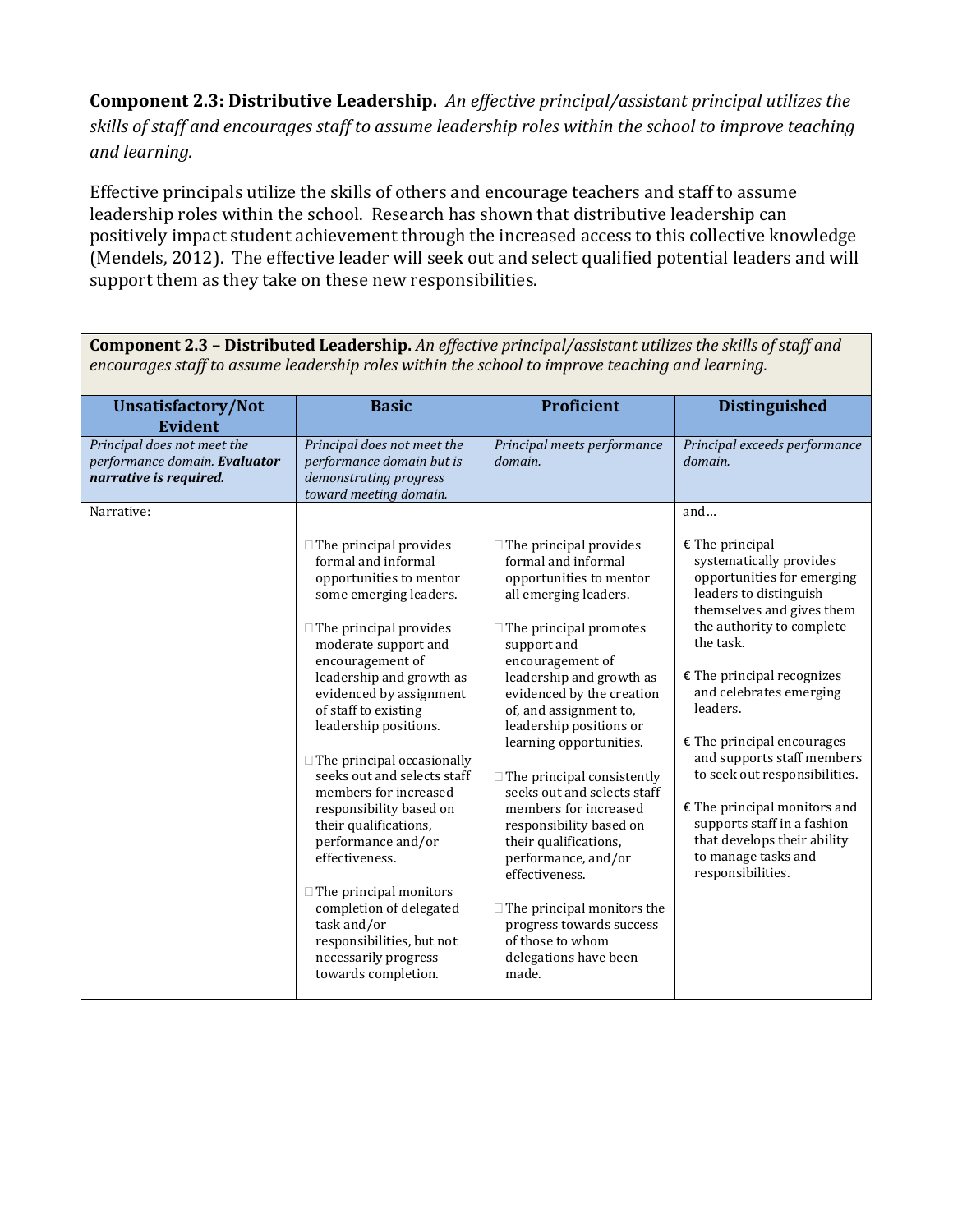## **Component 2.4: Monitoring and Evaluating Standards and Content.** *An effective principal/assistant principal ensures that the instructional content and curriculum is aligned with state/district content standards and the curriculum priorities of the school and district.*

One significant factor that influences student achievement is the implementation of a "guaranteed and viable curriculum", (Dean, Stone, & Hubbell, 2012). A guaranteed and viable curriculum is primarily a combination of two main factors, "opportunity to learn" (guaranteed) and "time" (viable) (Marzano 2000). Alignment to standards is also critically important for success. Students do not learn what they have not been taught.

This component of instructional leadership requires that principals examine the alignment of the intended curriculum (state content standards) with the implemented curriculum. The central goal of alignment is to ensure that all students have access to the knowledge and skills required to graduate from high school, to be college and/or career ready, and, to be measured on state assessments.

**Domain 2.4 – Monitoring and Evaluating Standards and Content.** *An effective principal/assistant principal ensures that the instructional content and curriculum is aligned with state/district content standards and the curriculum priorities of the school and district.*

| <b>Unsatisfactory/Not</b><br>Evident                                                   | <b>Basic</b>                                                                                                                                                                                                                                                                                                                                                                                                                                                        | Proficient                                                                                                                                                                                                                                                                                                                                                                                                               | <b>Distinguished</b>                                                                                                                                                                                                                                                                                                                                                                                                 |
|----------------------------------------------------------------------------------------|---------------------------------------------------------------------------------------------------------------------------------------------------------------------------------------------------------------------------------------------------------------------------------------------------------------------------------------------------------------------------------------------------------------------------------------------------------------------|--------------------------------------------------------------------------------------------------------------------------------------------------------------------------------------------------------------------------------------------------------------------------------------------------------------------------------------------------------------------------------------------------------------------------|----------------------------------------------------------------------------------------------------------------------------------------------------------------------------------------------------------------------------------------------------------------------------------------------------------------------------------------------------------------------------------------------------------------------|
| Principal does not meet the<br>performance domain. Evaluator<br>narrative is required. | Principal does not meet the<br>performance domain but is<br>demonstrating progress<br>toward meeting domain.                                                                                                                                                                                                                                                                                                                                                        | Principal meets performance<br>domain.                                                                                                                                                                                                                                                                                                                                                                                   | Principal exceeds performance<br>domain.                                                                                                                                                                                                                                                                                                                                                                             |
| Narrative:                                                                             | $\Box$ The principal ensures<br>alignment of the<br>implemented curriculum<br>(school) to the intended<br>curriculum (state/district<br>content standards).<br>$\Box$ The principal ensures that<br>teachers have the<br>necessary time to cover<br>the content of the<br>intended curriculum at<br>the appropriate depth.<br>$\Box$ The principal implements<br>systems that minimize or<br>eliminate interruptions or<br>distractions from<br>instructional time. | $\Box$ The principal<br>systematically monitors<br>the implemented<br>curriculum (school) to<br>ensure alignment with the<br>intended curriculum<br>(state/district content<br>standards) and teachers<br>are on schedule to teach<br>intended curriculum at<br>the appropriate depth.<br>$\Box$ The principal ensures that<br>teachers are aware of the<br>approximate pacing they<br>need to address all<br>standards. | and<br>$\epsilon$ The principal collaborates<br>with the school's leadership<br>team to analyze data from<br>the experienced curriculum<br>(student learning) to make<br>necessary adjustments so<br>that the implemented<br>curriculum aligns with the<br>intended curriculum.<br>$E$ The principal collaborates<br>with teacher teams to<br>review alignment to ensure<br>teaching is at the<br>appropriate depth. |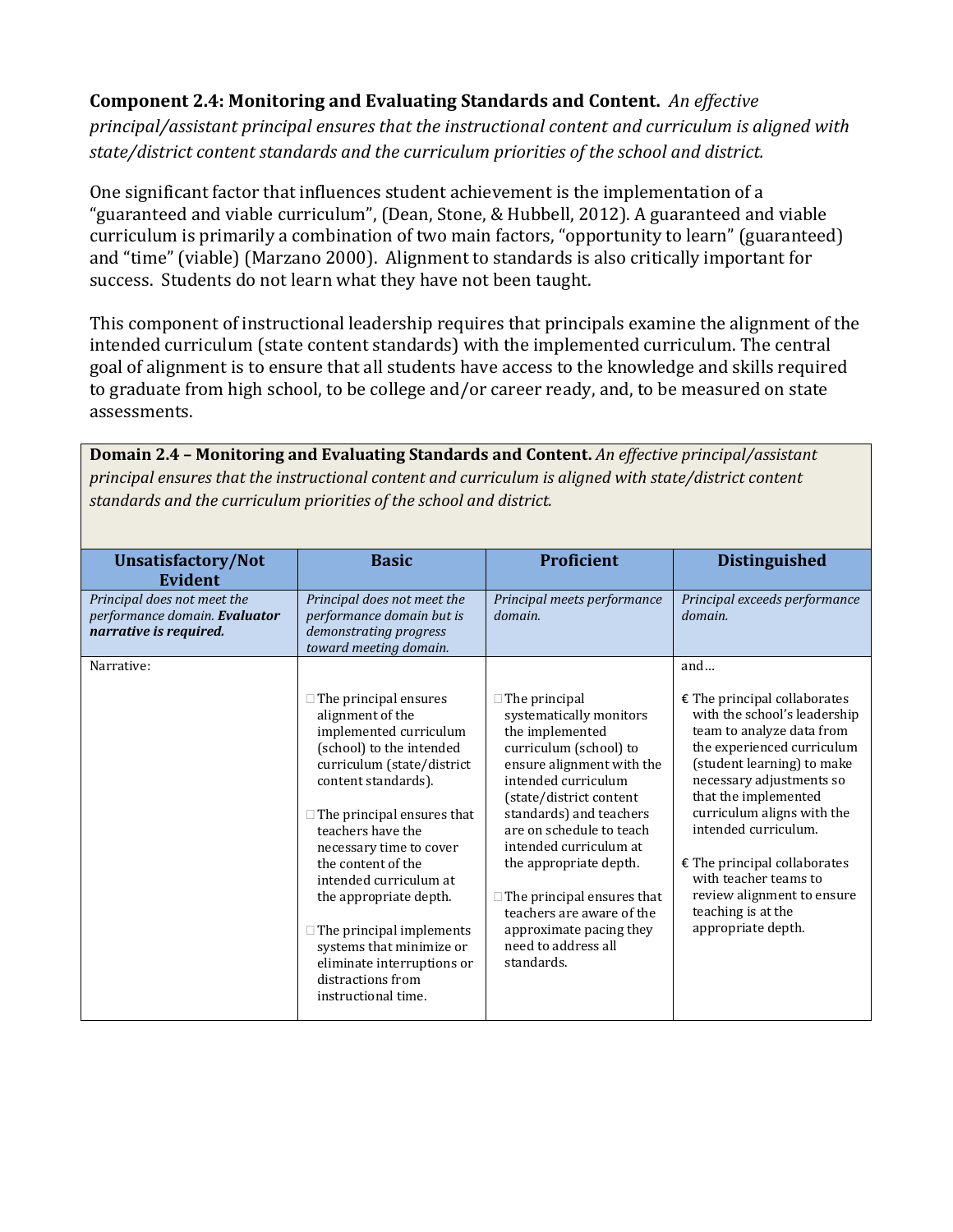**Component 2.5: Continuous Improvement.** *An effective principal/assistant principal develops a professional growth plan for staff for the purpose of continuous improvement.*

Effective principals collaboratively develop a professional growth plan using an analysis of student academic performance, student behavior, school climate and aligned continuous improvement strategies. The leader uses multiple data sources to assess growth. Effective principals participate in professional development opportunities that are designed to enhance their own instructional and leadership capacities and provide appropriate professional development to teachers and staff. Effective principals encourage and support staff members as they participate in professional development opportunities linked to their individual growth plan.

| growth plan for staff for the purpose of continuous improvement<br><b>Unsatisfactory/Not</b> | <b>Basic</b>                                                                                                                                                                                                                                                                                                                                                                                                                                                                                   | <b>Proficient</b>                                                                                                                                                                                                                                                                                                                                                                                                                                                                                                                 | <b>Distinguished</b>                                                                                                                                                                                                        |
|----------------------------------------------------------------------------------------------|------------------------------------------------------------------------------------------------------------------------------------------------------------------------------------------------------------------------------------------------------------------------------------------------------------------------------------------------------------------------------------------------------------------------------------------------------------------------------------------------|-----------------------------------------------------------------------------------------------------------------------------------------------------------------------------------------------------------------------------------------------------------------------------------------------------------------------------------------------------------------------------------------------------------------------------------------------------------------------------------------------------------------------------------|-----------------------------------------------------------------------------------------------------------------------------------------------------------------------------------------------------------------------------|
| Evident                                                                                      |                                                                                                                                                                                                                                                                                                                                                                                                                                                                                                |                                                                                                                                                                                                                                                                                                                                                                                                                                                                                                                                   |                                                                                                                                                                                                                             |
| Principal does not meet the<br>performance domain. Evaluator<br>narrative is required.       | Principal does not meet the<br>performance domain but is<br>demonstrating progress<br>toward meeting domain.                                                                                                                                                                                                                                                                                                                                                                                   | Principal meets performance<br>domain.                                                                                                                                                                                                                                                                                                                                                                                                                                                                                            | Principal exceeds performance<br>domain.                                                                                                                                                                                    |
| Narrative:                                                                                   | $\Box$ The principal analyzes<br>data and uses results in<br>the development of the<br>professional growth plan.<br>$\Box$ The principal draws on<br>the research of<br>continuous improvement<br>strategies in the<br>development of the<br>professional growth plan.<br>$\Box$ The principal ensures that<br>staff has professional<br>development<br>opportunities to access<br>research-based practices<br>focusing on enhancement<br>of their instructional and<br>leadership capacities. | $\Box$ The principal uses multiple<br>sets of data in the<br>collaborative development<br>of the professional growth<br>plan.<br>$\Box$ The principal applies<br>effective continuous<br>improvement strategies in<br>the implementation of the<br>professional growth plan.<br>$\Box$ The principal encourages<br>and supports staff<br>participation in<br>professional development<br>opportunities to access<br>research-based practices<br>that focus on enhancement<br>of their instructional and<br>leadership capacities. | and<br>$E$ The professional growth<br>plan includes both short-<br>term and long-term goals<br>and objectives.<br>$E$ The principal provides<br>models of effective practice<br>as part of the professional<br>growth plan. |

**Component 2.5 – Continuous Improvement.** *An effective principal/assistant develops a professional growth plan for staff for the purpose of continuous improvement*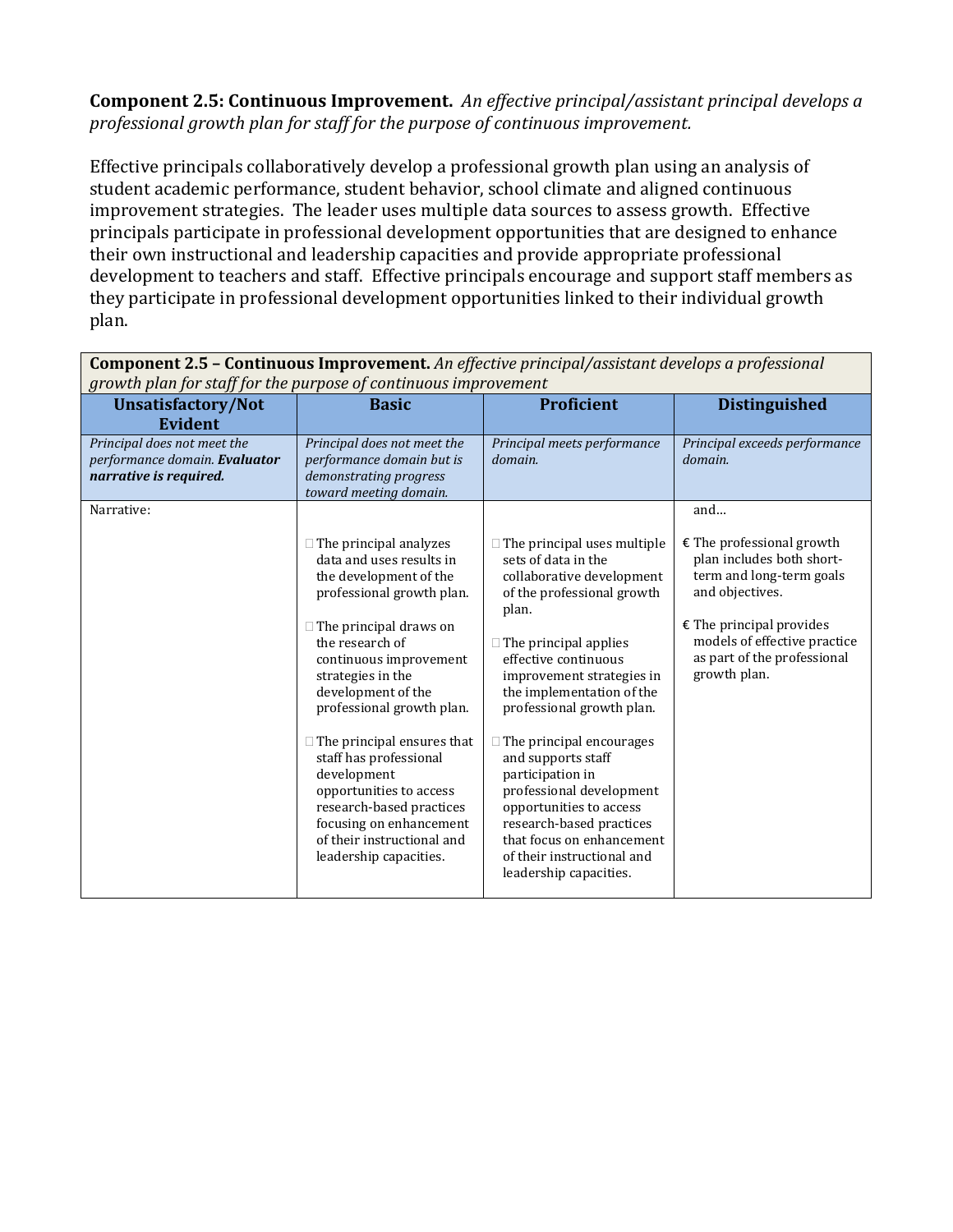# **Domain 3 – School Operations and Resources**

*Principals/assistant principals shall demonstrate the ability to efficiently and productively manage school operations and resources.* 

Effective principals/assistant principals manage school operations efficiently by understanding the budgeting process, by identifying and procuring outside funding, and by obtaining the most effective teachers and staff in order to maximize student learning. Effective principals/assistant principals provide staff members with leadership opportunities, support change initiatives that are geared toward eliminating learning gaps, and create an environment that is nurturing to both students and adults.

| Term                       | <b>Definition</b>                                                             |
|----------------------------|-------------------------------------------------------------------------------|
| Achievement Gap            | The disparity between the performance of subpopulations of students, usually  |
|                            | defined by gender, race/ethnicity, and socioeconomic status.                  |
| <b>Formative Feedback</b>  | Ongoing feedback intended to adjust performance in order to improve           |
|                            | student achievement and understanding.                                        |
| Summative Feedback         | Formal feedback provided during a teacher's evaluation designed to provide    |
|                            | an overall rating of teaching performance using pre-specified criteria.       |
| <b>Teacher Evaluations</b> | Evaluation typically occurring once a year and resulting in a performance     |
|                            | classification and the development of a professional growth plan aligned with |
|                            | school goals.                                                                 |

## **Glossary of Terms for Domain 3**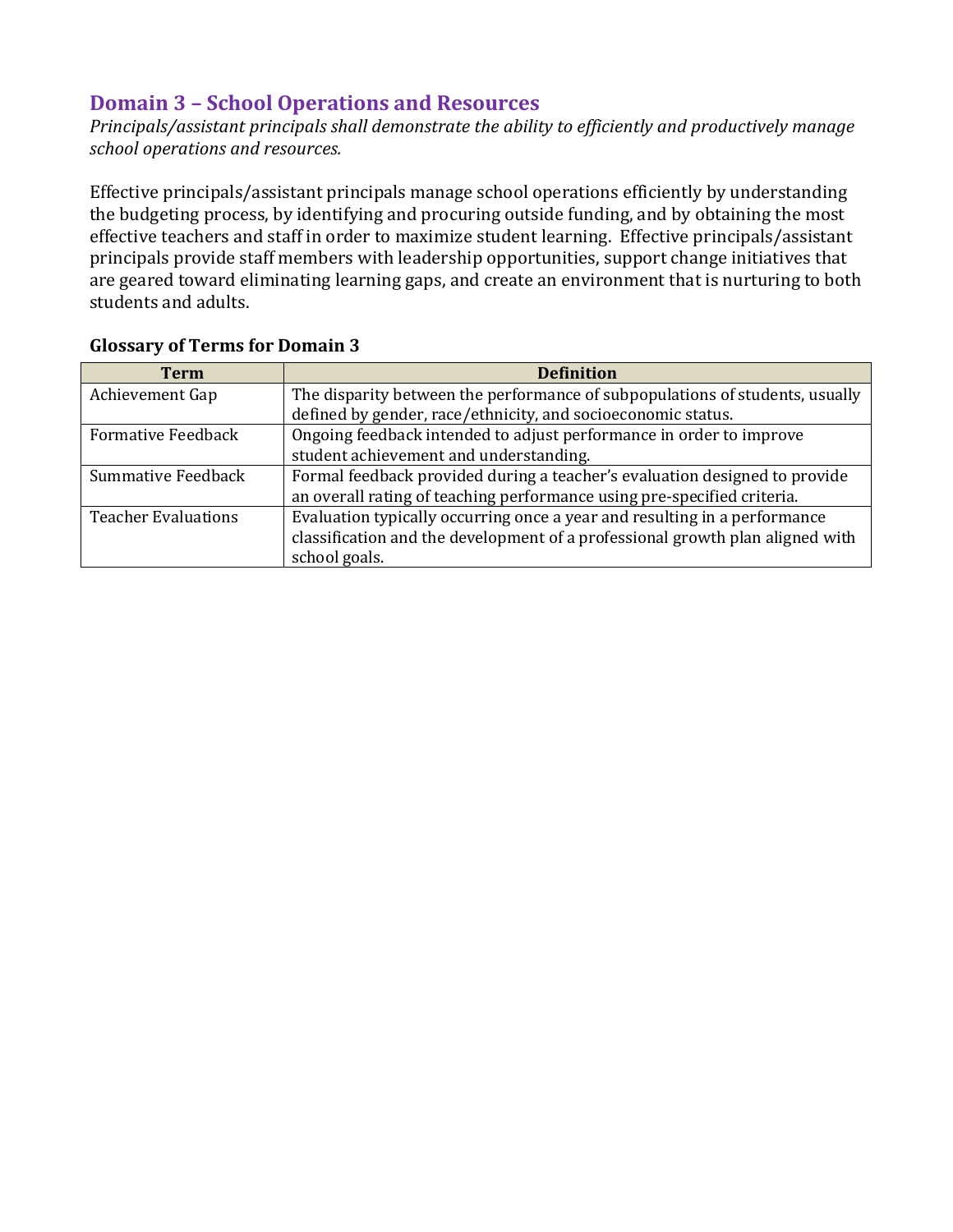**Component 3.1:** *An effective principal/assistant principal manages and budgets all resources and school operational procedures to provide an efficient, effective, and well-maintained learning environment that maximizes learning opportunities for all students.*

In order to provide the best learning opportunities for all students, effective principals/assistant principals have extensive knowledge of the budgeting process along with knowledge of outside funding opportunities. An effective principal/assistant principal allocates human, financial, and other resources in a way that provides the most at-risk students with the best possible resources. Additionally, the effective principal/assistant principal collaboratively works with staff to make teaching and support assignments that most effectively meet student needs.

| -buagets all resources and school operational proceaures to provide an efficient, effective, and well<br>maintained learning environment that maximizes learning opportunities for all students. |                                                                                                                                                                                                                                                                                                                                                                                                                                                           |                                                                                                                                                                                                                                                                                                                                                                                                                                                                                                                                                                                                                                                                                                        |                                                                                                                                                                                                                                                                                                                                                                                                                                                                                           |
|--------------------------------------------------------------------------------------------------------------------------------------------------------------------------------------------------|-----------------------------------------------------------------------------------------------------------------------------------------------------------------------------------------------------------------------------------------------------------------------------------------------------------------------------------------------------------------------------------------------------------------------------------------------------------|--------------------------------------------------------------------------------------------------------------------------------------------------------------------------------------------------------------------------------------------------------------------------------------------------------------------------------------------------------------------------------------------------------------------------------------------------------------------------------------------------------------------------------------------------------------------------------------------------------------------------------------------------------------------------------------------------------|-------------------------------------------------------------------------------------------------------------------------------------------------------------------------------------------------------------------------------------------------------------------------------------------------------------------------------------------------------------------------------------------------------------------------------------------------------------------------------------------|
| <b>Unsatisfactory/Not</b><br><b>Evident</b>                                                                                                                                                      | <b>Basic</b>                                                                                                                                                                                                                                                                                                                                                                                                                                              | Proficient                                                                                                                                                                                                                                                                                                                                                                                                                                                                                                                                                                                                                                                                                             | <b>Distinguished</b>                                                                                                                                                                                                                                                                                                                                                                                                                                                                      |
| Principal does not meet the<br>performance domain. Evaluator<br>narrative is required.                                                                                                           | Principal does not meet the<br>performance domain but is<br>demonstrating progress<br>toward meeting domain.                                                                                                                                                                                                                                                                                                                                              | Principal meets performance<br>domain.                                                                                                                                                                                                                                                                                                                                                                                                                                                                                                                                                                                                                                                                 | Principal exceeds performance<br>domain.                                                                                                                                                                                                                                                                                                                                                                                                                                                  |
| Narrative:                                                                                                                                                                                       | $\Box$ The principal allocates<br>human, financial, and<br>other resources (such as<br>time and material) using<br>the past as a guide rather<br>than basing decisions on<br>current need.<br>$\Box$ The principal occasionally<br>uses budgets to focus<br>resources on school<br>improvement priorities.<br>$\Box$ The principal<br>demonstrates knowledge<br>of the alignment of school<br>budget, human resources,<br>and technological<br>resources. | $\Box$ The principal leverages<br>knowledge of the<br>budgeting process,<br>categories, and funding<br>sources to maximize all<br>available dollars and<br>other resources to<br>achieve strategic<br>priorities.<br>$\Box$ The principal effectively<br>manages the school<br>budget, determines staff<br>assignments, and<br>distributes technological<br>resources to address<br>student learning needs.<br>$\Box$ The principal obtains and<br>allocates funds based on<br>student needs within the<br>framework of federal,<br>state, and district policies<br>and works with staff to<br>determine how school<br>financial resources can be<br>equitably and effectively<br>allocated to support | and<br>$\Box$ The principal has<br>established processes to<br>leverage existing limited<br>funds and increase capacity<br>through grants, donations,<br>and community<br>resourcefulness.<br>$\Box$ The principal works with all<br>appropriate stakeholders to<br>ensure strategic and<br>equitable allocation and<br>effective use of financial,<br>human, and technological<br>resources to meet<br>instructional goals and<br>support teacher needs to<br>maximize student learning. |
|                                                                                                                                                                                                  |                                                                                                                                                                                                                                                                                                                                                                                                                                                           | student learning needs.                                                                                                                                                                                                                                                                                                                                                                                                                                                                                                                                                                                                                                                                                |                                                                                                                                                                                                                                                                                                                                                                                                                                                                                           |

**Component 3.1 – Operational Procedures.** *An effective principal/assistant principal manages and budgets all resources and school operational procedures to provide an efficient, effective, and well-*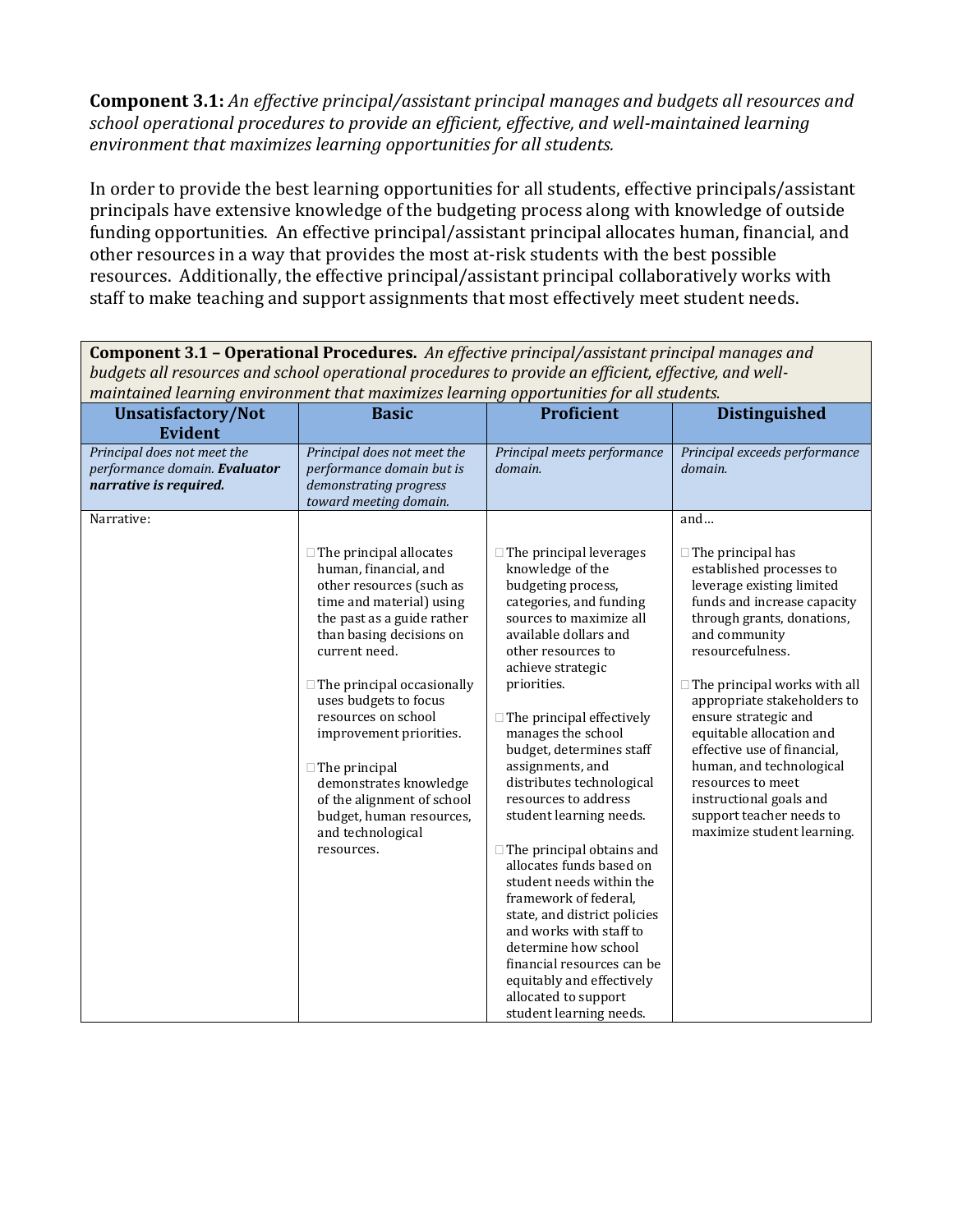**Component 3.2: Shared Leadership.** *An effective principal/assistant principal develops the capacity of staff to serve as leaders within the school, maximizing both ownership and accountability.* 

Effective principals/assistant principals provide shared leadership opportunities by delegating authority and empowering school staff. The effective principal/assistant principal provides professional development and individualized coaching to support acquisition of leadership skills by aspiring and emerging leaders. Effective principals/assistant principals promote aspiring and emerging leaders' ownership of tasks and hold them accountability for implementing positive processes and achieving desired outcomes. In addition, effective principals/assistant principals ensure that there is a climate of respect and support for staff taking leadership roles.

| component o.a. "onarea neuaeromp. The effective principal assistant principal acvelops the capacity of<br>staff to serve as leaders within the school, maximizing both ownership and accountability. |                                                                                                                                                                                                                                                                                                         |                                                                                                                                                                                                                                                                                                       |                                                                                                                                                                                                                                                                                                                                                              |
|------------------------------------------------------------------------------------------------------------------------------------------------------------------------------------------------------|---------------------------------------------------------------------------------------------------------------------------------------------------------------------------------------------------------------------------------------------------------------------------------------------------------|-------------------------------------------------------------------------------------------------------------------------------------------------------------------------------------------------------------------------------------------------------------------------------------------------------|--------------------------------------------------------------------------------------------------------------------------------------------------------------------------------------------------------------------------------------------------------------------------------------------------------------------------------------------------------------|
| <b>Unsatisfactory/Not</b><br><b>Evident</b>                                                                                                                                                          | <b>Basic</b>                                                                                                                                                                                                                                                                                            | <b>Proficient</b>                                                                                                                                                                                                                                                                                     | <b>Distinguished</b>                                                                                                                                                                                                                                                                                                                                         |
| Principal does not meet the<br>performance domain. Evaluator<br>narrative is required.                                                                                                               | Principal does not meet the<br>performance domain but is<br>demonstrating progress<br>toward meeting domain.                                                                                                                                                                                            | Principal meets performance<br>domain.                                                                                                                                                                                                                                                                | Principal exceeds performance<br>domain.                                                                                                                                                                                                                                                                                                                     |
| Narrative:                                                                                                                                                                                           |                                                                                                                                                                                                                                                                                                         |                                                                                                                                                                                                                                                                                                       | and                                                                                                                                                                                                                                                                                                                                                          |
|                                                                                                                                                                                                      | $\Box$ The principal occasionally<br>delegates tasks that could<br>and should be done by<br>others.<br>$\Box$ The principal provides<br>feedback for current and<br>emerging staff leaders to<br>help them acquire<br>leadership skills.<br>$\Box$ The principal recognizes<br>the need for distributed | $\Box$ The principal shows a<br>clear pattern of delegated<br>decisions conferring<br>authority to match<br>responsibility at every<br>level in the organization.<br>$\Box$ The principal provides<br>leadership development<br>opportunities for staff to<br>help them acquire<br>leadership skills. | $E$ The principal provides<br>opportunities for faculty<br>members to participate in<br>the facilitation of meetings<br>and exercise leadership in<br>committees and task forces;<br>and opportunities for other<br>employees, including<br>noncertified staff, to<br>exercise appropriate<br>authority and assume<br>leadership roles where<br>appropriate. |
|                                                                                                                                                                                                      | leadership in management<br>of the organization.                                                                                                                                                                                                                                                        | $\Box$ The principal outlines<br>leadership expectations<br>for staff leaders and holds<br>them accountable for<br>outcomes.                                                                                                                                                                          | $\epsilon$ The principal proactively<br>identifies potential leaders<br>and provides support for<br>them to volunteer to lead<br>specific staff activities.                                                                                                                                                                                                  |
|                                                                                                                                                                                                      |                                                                                                                                                                                                                                                                                                         | $\Box$ The principal creates a<br>climate of respect for staff<br>who are serving as<br>leaders.                                                                                                                                                                                                      | $E$ The principal provides<br>leadership development<br>opportunities for staff<br>designed to enhance<br>management of the<br>organization and to foster<br>career development of staff.                                                                                                                                                                    |

**Component 3.2 - Shared Leadership.** *An effective principal/assistant principal develops the capacity of*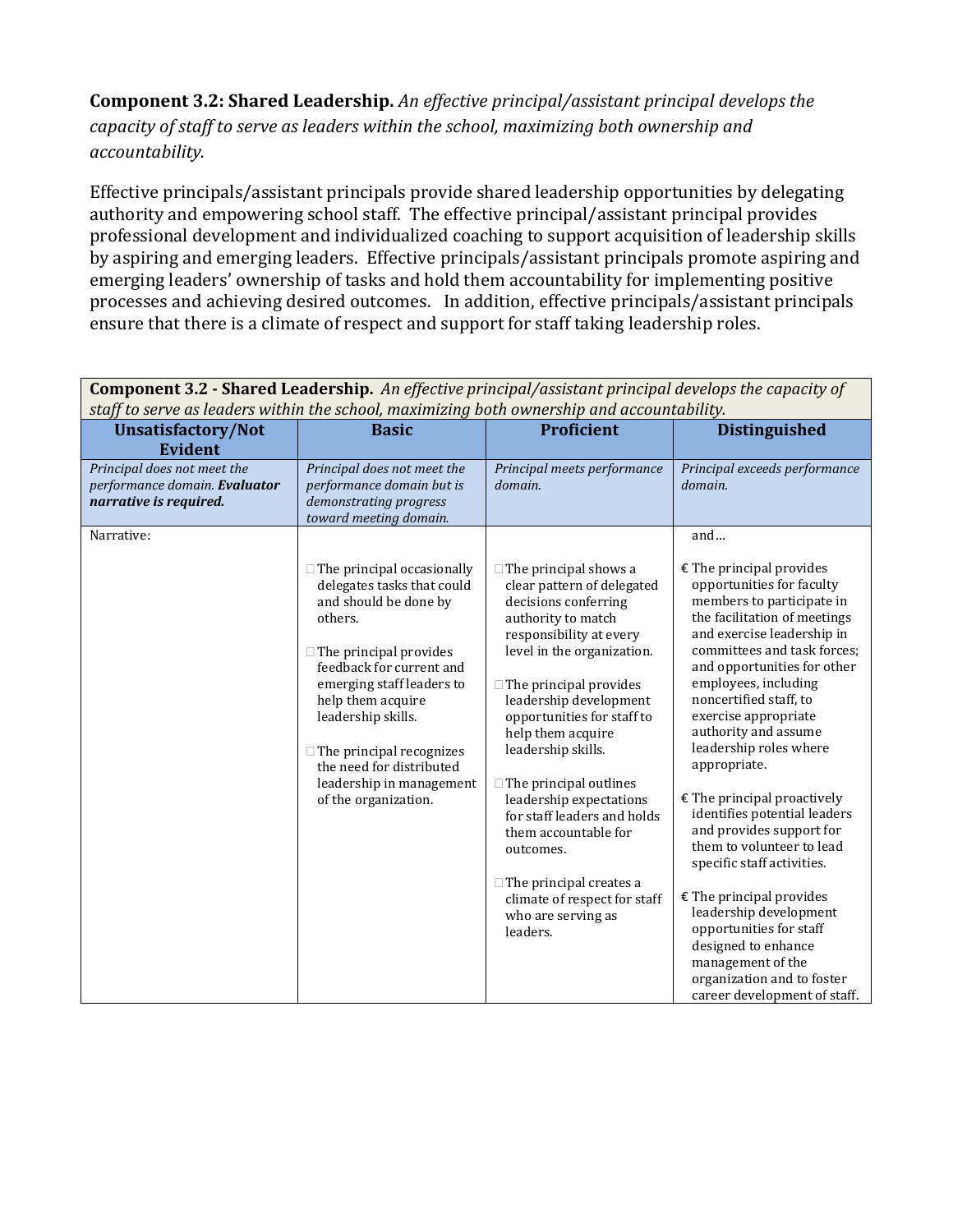**Component 3.3: High Quality Teachers.** *An effective principal/assistant principal selects, supervises, coaches and evaluates staff to ensure high quality instruction and student success.*

Effective principals/assistant principals understand the correlation between effective teachers and increased student achievement and work hard to recruit, select, and place teachers to maximize student achievement. Effective principals/assistant principals use rigorous selection criteria to hire staff and make placement decisions based on the match between teacher strengths, student needs, and fit with school culture/staff collegiality. To retain highly effective teachers, effective principals create a work environment that is conducive to nurturing teacher skills, efficacy, and positive attitudes. They supervise and evaluate staff using multiple methods that result in fair and accurate performance assessment. Effective principals provide timely and constructive feedback to staff to help them improve their practices. In addition, effective principals are able to coach their staff and provide professional learning opportunities that are research-based and have been shown to have strong positive impacts on populations of students similar to the students in the principal's school.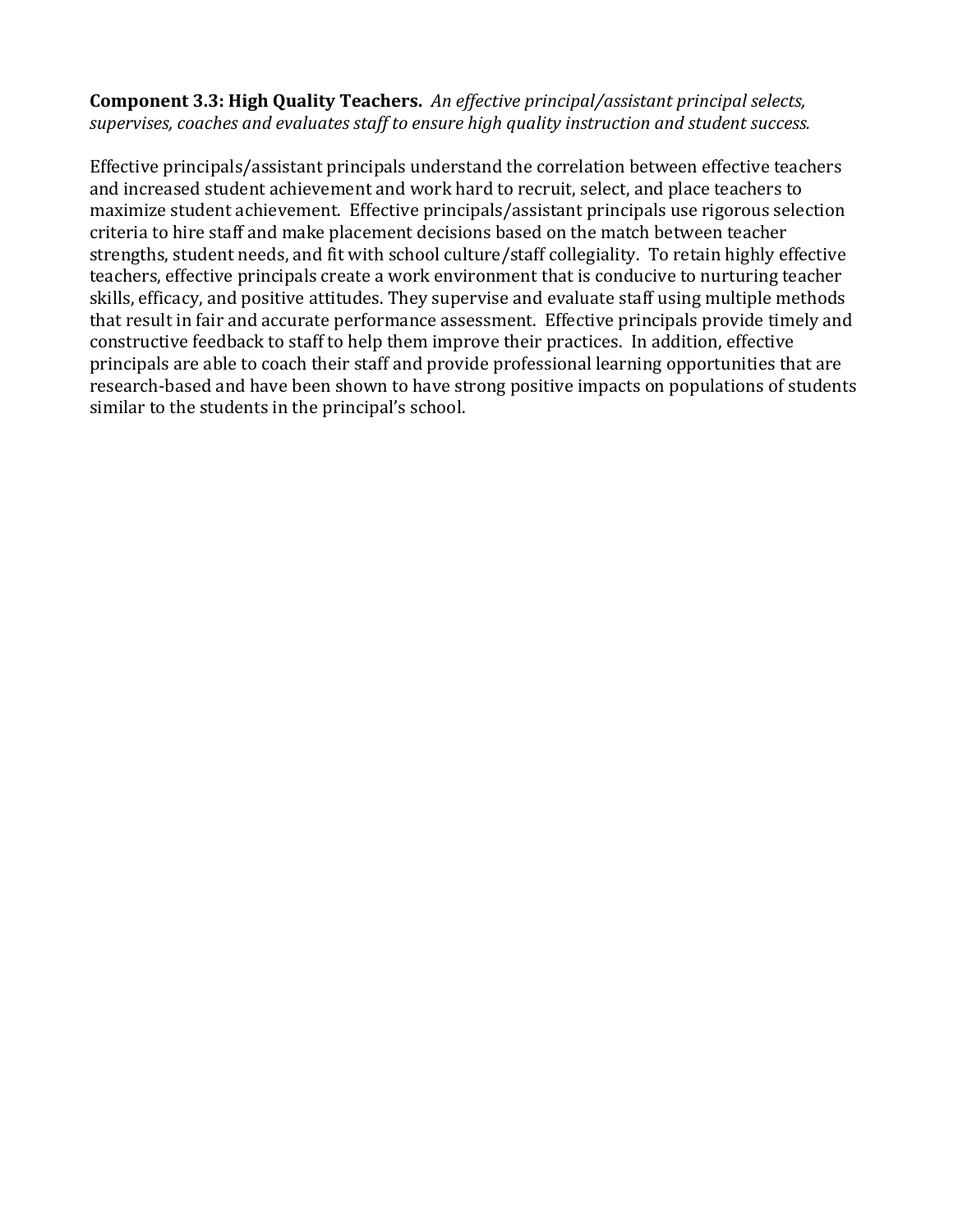| <b>Component 3.3 - High Quality Teachers.</b> An effective principal/assistant principal selects, supervises,<br>coaches and evaluates staff to ensure high quality instruction and student success. |                                                                                                                                                                                                                                                                                                                                                                                                                                                                                              |                                                                                                                                                                                                                                                                                                                                                                                                                                                                                   |                                                                                                                                                                                                                                                                                                                                                                                                                                                                                                                           |
|------------------------------------------------------------------------------------------------------------------------------------------------------------------------------------------------------|----------------------------------------------------------------------------------------------------------------------------------------------------------------------------------------------------------------------------------------------------------------------------------------------------------------------------------------------------------------------------------------------------------------------------------------------------------------------------------------------|-----------------------------------------------------------------------------------------------------------------------------------------------------------------------------------------------------------------------------------------------------------------------------------------------------------------------------------------------------------------------------------------------------------------------------------------------------------------------------------|---------------------------------------------------------------------------------------------------------------------------------------------------------------------------------------------------------------------------------------------------------------------------------------------------------------------------------------------------------------------------------------------------------------------------------------------------------------------------------------------------------------------------|
| <b>Unsatisfactory/Not</b><br><b>Evident</b>                                                                                                                                                          | <b>Basic</b>                                                                                                                                                                                                                                                                                                                                                                                                                                                                                 | <b>Proficient</b>                                                                                                                                                                                                                                                                                                                                                                                                                                                                 | <b>Distinguished</b>                                                                                                                                                                                                                                                                                                                                                                                                                                                                                                      |
| Principal does not meet the<br>performance domain. Evaluator<br>narrative is required.                                                                                                               | Principal does not meet the<br>performance domain but is<br>demonstrating progress<br>toward meeting domain.                                                                                                                                                                                                                                                                                                                                                                                 | Principal meets performance<br>domain.                                                                                                                                                                                                                                                                                                                                                                                                                                            | Principal exceeds performance<br>domain.                                                                                                                                                                                                                                                                                                                                                                                                                                                                                  |
| Narrative:                                                                                                                                                                                           |                                                                                                                                                                                                                                                                                                                                                                                                                                                                                              |                                                                                                                                                                                                                                                                                                                                                                                                                                                                                   | and                                                                                                                                                                                                                                                                                                                                                                                                                                                                                                                       |
|                                                                                                                                                                                                      | $\Box$ The principal (to inform<br>staff placement) has<br>general selection criteria<br>to perform a detailed<br>assessment of potential<br>staff knowledge, skills, and<br>dispositions.<br>$\Box$ The principal analyzes<br>teacher evaluations to<br>determine which teachers<br>will be given retention<br>offers and occasionally<br>retains teachers based on<br>factors other than<br>performance.<br>$\Box$ The principal fairly and<br>consistently evaluates<br>school personnel. | $\Box$ The principal hires<br>teachers who have a<br>philosophy of teaching<br>and learning similar to<br>other teachers in the<br>school.<br>$\Box$ The principal has clear<br>and articulated selection<br>criteria in place and<br>assesses staff skills and<br>staff fit with school<br>culture/staff collegiality<br>to place teachers in<br>specific grade level and<br>content areas.<br>$\Box$ The principal implements<br>a formal retention<br>strategy that recognizes | $\epsilon$ The principal implements<br>clear selection criteria and<br>strategically assesses and<br>places teachers in grade<br>level and content areas to<br>create a balanced collegial<br>team with a variety of<br>strengths.<br>$\epsilon$ The principal routinely<br>provides teachers and staff<br>with individualized timely,<br>constructive formative and<br>summative feedback<br>resulting in improved<br>school personnel<br>performance and higher<br>student growth.<br>$\epsilon$ The principal provides |
|                                                                                                                                                                                                      |                                                                                                                                                                                                                                                                                                                                                                                                                                                                                              | effective staff through<br>performance evaluation<br>and gives retention offers<br>based on effectiveness.<br>$\Box$ The principal fairly and                                                                                                                                                                                                                                                                                                                                     | effective coaching for all<br>teachers, providing<br>individual support as<br>needed to improve growth<br>and effectiveness.                                                                                                                                                                                                                                                                                                                                                                                              |
|                                                                                                                                                                                                      |                                                                                                                                                                                                                                                                                                                                                                                                                                                                                              | consistently evaluates<br>school personnel in<br>accordance with state and<br>district guidelines and<br>provides them with<br>timely and constructive<br>feedback focused on<br>improved student<br>learning.                                                                                                                                                                                                                                                                    | $E$ The principal provides<br>professional learning<br>opportunities that are<br>research-based and have<br>been shown to have strong<br>positive impacts on<br>populations of students<br>similar to the students in<br>the principal's school.                                                                                                                                                                                                                                                                          |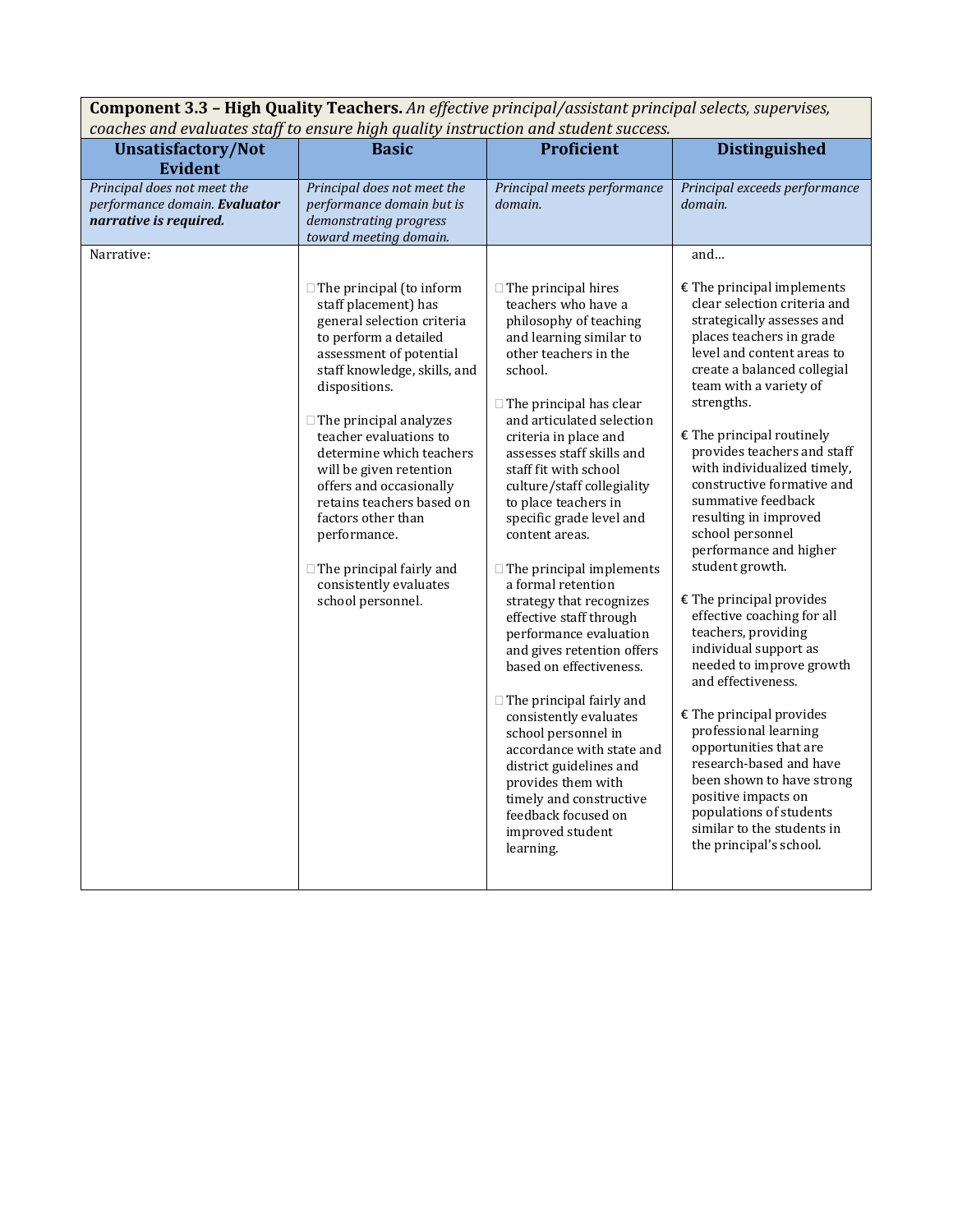**Component 3.4: Challenges and Opportunities.** *An effective principal/assistant principal resolves potential challenges and maximizes opportunities within existing school operations and resources to ensure high levels of student and adult learning.*

Effective principals are proactive in identifying potential challenges that may inhibit school effectiveness and efficiency. Effective principals monitor school operations such as expenditures, transportation, food service, facilities maintenance, and other operations; flag any area where issues appear to be emerging; and, put an action plan in place to address the issue before it becomes problematic and affects student learning. Effective principals routinely study key operations performance indicators and make improvements as needed to increase efficiency and effectiveness. Effective principals analyze resource allocation to ensure that resources are being optimally applied. In addition, effective principals engage staff in providing feedback and making decisions to maximize student and adult learning.

*high levels of student and adult learning.* **Unsatisfactory/Not Evident Basic Proficient Distinguished** *Principal does not meet the performance domain. Evaluator narrative is required. Principal does not meet the performance domain but is demonstrating progress toward meeting domain. Principal meets performance domain. Principal exceeds performance domain.* Narrative:  $\Box$  The principal demonstrates emerging awareness of specific challenges that may inhibit school effectiveness and efficiency.  $\Box$  The principal annually reviews performance indicators to ensure that school operations are within budget and are supporting effective teaching and learning.  $\Box$  The principal monitors school operations such as expenditures, transportation, food service, facilities maintenance, and other operations to identify any area that is not operating optimally and puts an action plan in place to address any areas of concern, with a priority on those that affect teaching and learning.  $\Box$  The principal analyzes resource allocation to ensure that resources are being used efficiently and effectively. and…  $E$  The principal is proactive at identifying potential challenges that may inhibit school effectiveness and efficiency by monitoring school operations and looking for early warning signs for any operational area where issues appear to be emerging. € The principal routinely studies key operational performance indicators and makes improvements as needed to increase efficiency and effectiveness.  $E$  The principal engages staff in providing feedback and making decisions to maximize student and adult learning.

**Component 3.4 – Challenges and Opportunities.** *An effective principal/assistant principal resolves potential challenges and maximizes opportunities within existing school operations and resources to ensure*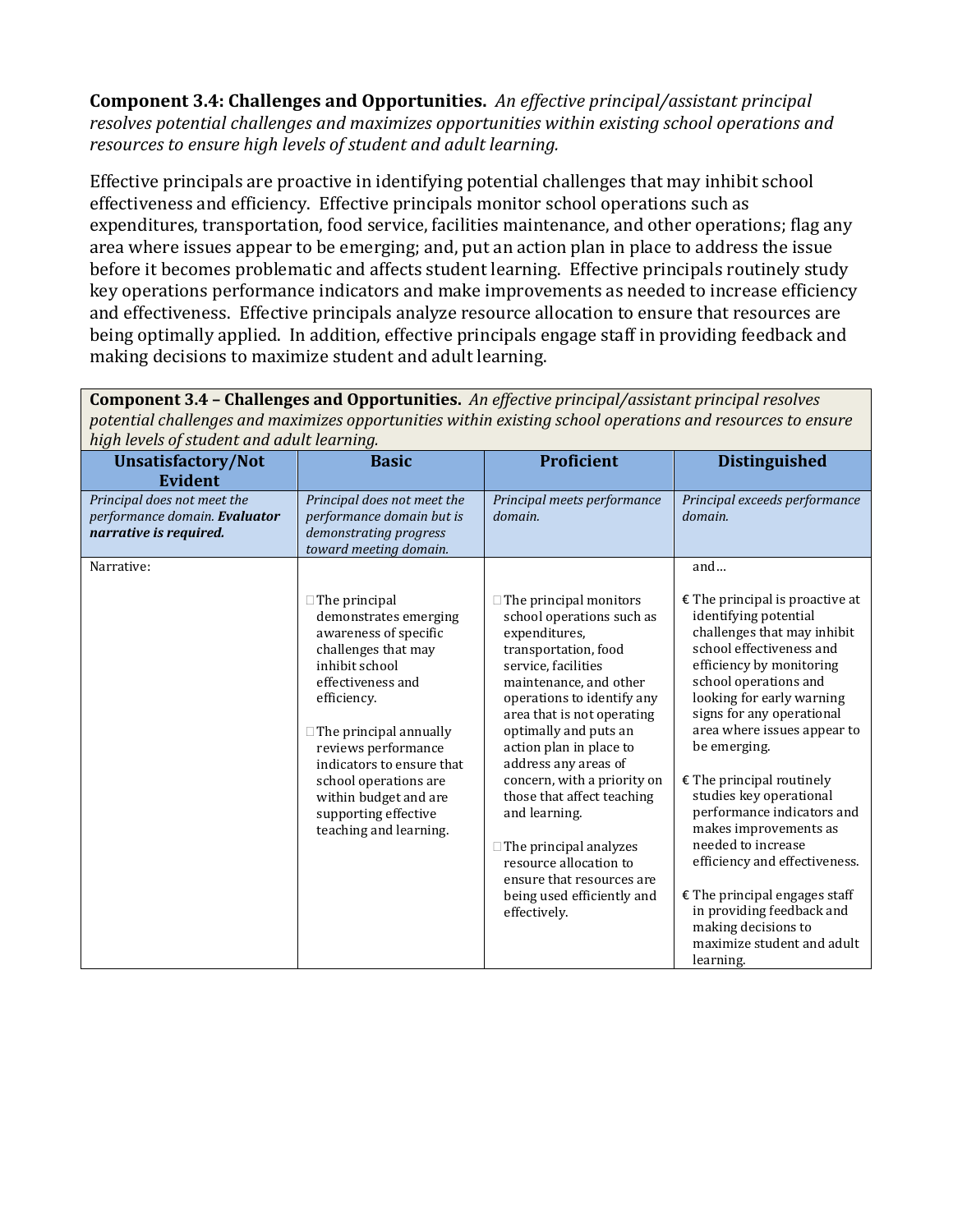# *Domain 4* **– School, Student and Staff Safety**

*Principals/assistant principals shall demonstrate the ability to foster a physically, emotionally, and cognitively safe learning environment for students, staff, and community.* 

Effective principals/assistant principals create and maintain a safe, nurturing school culture and environment that supports the physical, emotional, and cognitive needs of students, teachers, and other staff in the building. Effective principals/assistant principals openly and immediately address any potential or actual safety issue. Effective principals/assistant principals ensure that expectations for behavior are clear and consistently enforced. Positive behavioral expectations are based on the school vision and mission and support high expectations for student learning. Effective principals/assistant principals ensure that any conflicts that arise are resolved swiftly, fairly, and constructively. The principal puts practices in place to ensure all parties feel respected and understood. In addition, the principal/assistant principal ensures that there is respect for diverse cultures and opinions.

## **Glossary of Terms for Domain 4**

| <b>Term</b>    | <b>Definition</b>                                                            |
|----------------|------------------------------------------------------------------------------|
| School culture | The values, norms, traditions, rituals, and interpersonal relationships that |
|                | define expectations for behavior and attitudes in a school.                  |

**Component 4.1: Safe Environment.** *An effective principal/assistant principal creates a safe school environment that addresses the physical, emotional, and cognitive needs of the parents, students, staff, and the community by openly addressing and resolving potential safety issues.*

Effective principals/assistant principals take responsibility for establishing a safe and nurturing environment and establishing a positive school culture where students and adults feel that their school-related physical, emotional, and cognitive needs are being met and where they feel safe and secure. Effective principals create routines and policies that promote safety, such as having single points of entry, screening/identification of all visitors, and practicing emergency preparedness. Effective principals foster emotionally safe environments by ensuring that there is respect between and among teachers, students, and others in the building and by strongly promoting respect for diverse cultures and diverse opinions. Effective principals ensure cognitive safety by providing a collegial climate, support for intellectual risk-taking, and constructive and supportive feedback offered among and between adults and students. All potential and actual safety issues are addressed openly, immediately, and constructively. In addition, anti-bullying, gang prevention, and other strategies and programs to prevent violence are put into place.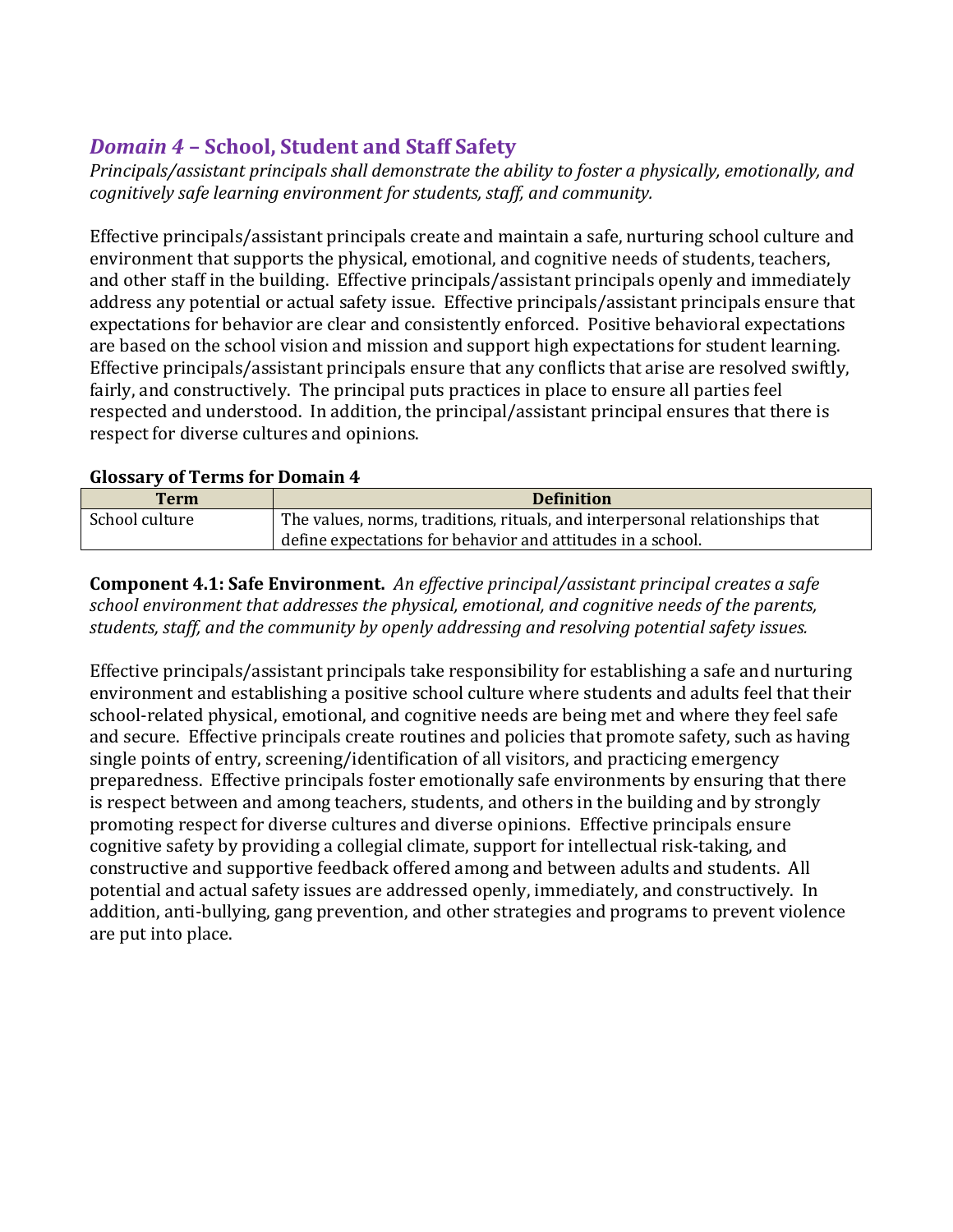**Component 4.1 – Safe Environment.** *An effective principal/assistant principal creates a safe school environment that addresses the physical, emotional, and cognitive needs of the parents, students, staff, and the community by openly addressing and resolving potential safety issues.*

| <b>Unsatisfactory/Not</b>                                                                            | <b>Basic</b>                                                                                                                                                                      | Proficient                                                                                                                                                                                  | <b>Distinguished</b>                                                                                                                                                                                                                                         |
|------------------------------------------------------------------------------------------------------|-----------------------------------------------------------------------------------------------------------------------------------------------------------------------------------|---------------------------------------------------------------------------------------------------------------------------------------------------------------------------------------------|--------------------------------------------------------------------------------------------------------------------------------------------------------------------------------------------------------------------------------------------------------------|
| <b>Evident</b>                                                                                       |                                                                                                                                                                                   |                                                                                                                                                                                             |                                                                                                                                                                                                                                                              |
| Principal does not meet the<br>performance domain. Evaluator<br>narrative is required.<br>Narrative: | Principal does not meet the<br>performance domain but is<br>demonstrating progress<br>toward meeting domain.<br>$\Box$ The principal establishes<br>routines and policies that    | Principal meets performance<br>domain.<br>$\Box$ The principal establishes<br>routines and policies that                                                                                    | Principal exceeds<br>performance domain.<br>and<br>$\Box$ The principal involves                                                                                                                                                                             |
|                                                                                                      | promote safety and<br>intermittently supervises<br>implementation.<br>$\Box$<br>The principal fosters<br>emotionally safe<br>environments by ensuring<br>mutual respect among and | promote safety and<br>routinely supervises<br>implementation.<br>$\Box$ The principal fosters<br>emotionally safe<br>environments by ensuring<br>there is respect for                       | teachers, staff, and other<br>stakeholders in the<br>continuous monitoring and<br>periodic review of the<br>effectiveness of safety<br>policies and procedures.<br>$\Box$ The principal helps                                                                |
|                                                                                                      | between staff and<br>students.<br>$\Box$ The principal fosters<br>emotionally safe<br>environments by ensuring<br>there is respect for                                            | cultural diversity and<br>divergent opinions.<br>$\Box$ The principal supports the<br>development,<br>implementation, and<br>monitoring of plans,                                           | students acquire positive<br>protective strategies that<br>reduce risk for all students<br>and staff.<br>$\Box$ The principal makes<br>emotional and intellectual                                                                                            |
|                                                                                                      | cultural diversity.<br>$\Box$ The principal addresses<br>actual safety issues openly,<br>immediately, and<br>constructively.                                                      | systems, curricula, and<br>programs that provide<br>resources to support<br>social, emotional, and<br>intellectual safety.<br>$\Box$ The principal addresses<br>actual and potential safety | safety a top priority for<br>staff and students and<br>ensures a school culture in<br>which students and staff<br>are respected, take<br>responsibility for their own<br>behavior, and help others.                                                          |
|                                                                                                      |                                                                                                                                                                                   | issues openly,<br>immediately, and<br>constructively.                                                                                                                                       | $\Box$ The effective principal<br>ensures that school<br>community members are<br>trained and empowered to<br>improve and sustain a<br>culture of physical,<br>emotional, and cognitive<br>safety and seeks input to<br>engage in continuous<br>improvement. |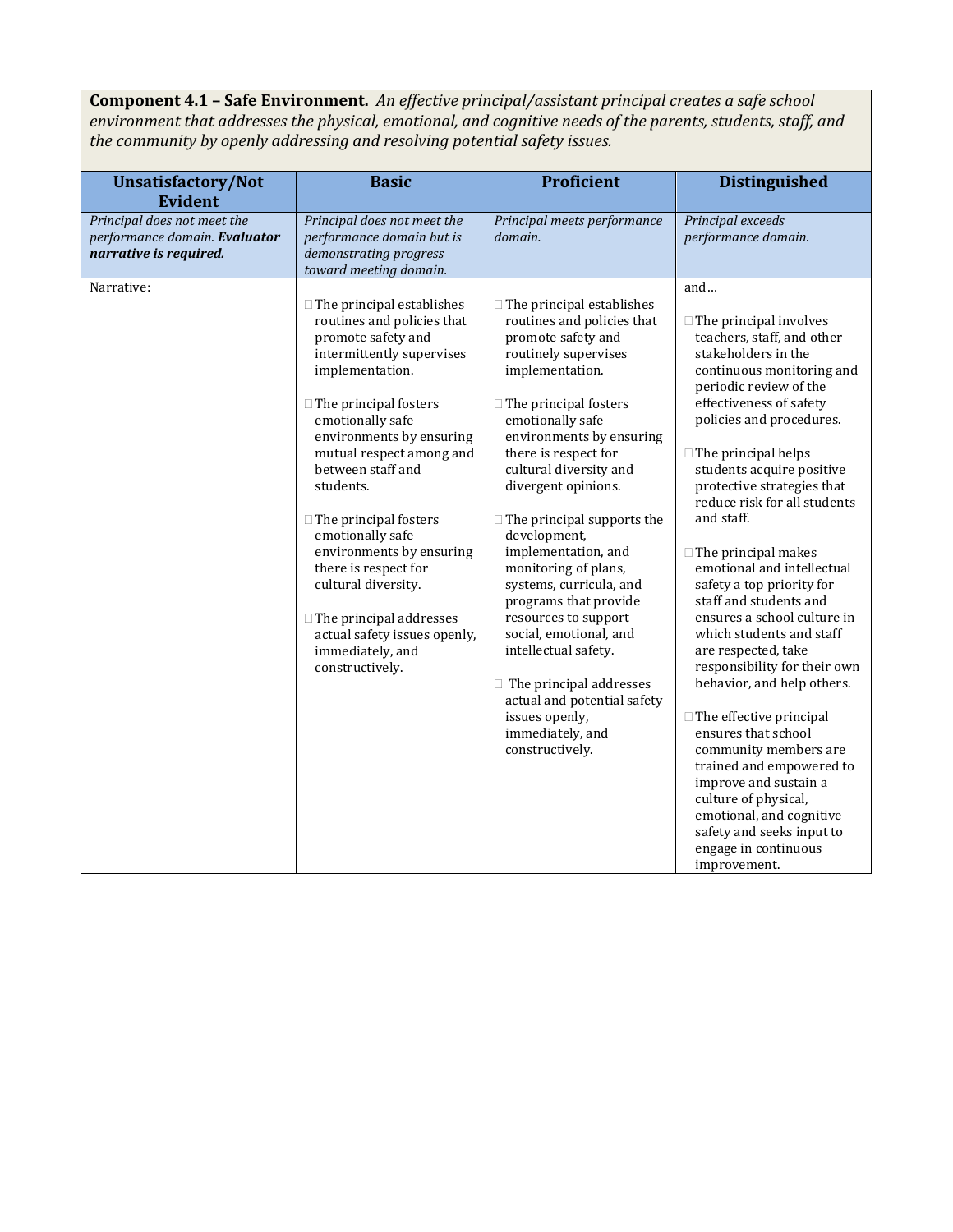**Component 4.2: Clear and Consistent Expectations.** *An effective principal/assistant principal establishes and communicates clear and consistent expectations regarding staff and student conduct.*

Effective principals/assistant principals create clear expectations for student and adult conduct that specify behaviors and rules that contribute to reaching the school's mission and vision. Effective principals clearly communicate these expectations to school staff, students, and parents/guardians in written, verbal, and electronic form. All stakeholders are made aware that they are individually accountable for their behavior. Effective principals consistently enforce rules of conduct and treat individuals fairly. Effective principals hold teachers and other staff accountable for consistent enforcement of student codes of conduct. Effective principals address violations of the code of conduct or behavioral expectations swiftly and fairly.

**Component 4.2 – Staff and Student Expectations.** *An effective principal/assistant establishes and communicates clear and consistent expectations regarding staff and student conduct.* **Unsatisfactory/Not Evident Basic Proficient Distinguished** *Principal does not meet the performance domain. Evaluator narrative is required. Principal does not meet the performance domain but is demonstrating progress toward meeting domain. Principal meets performance domain. Principal exceeds performance domain.* Narrative:  $\Box$  The principal distributes written communications about behavioral expectations and code of conduct to all school staff, students, and parents/guardians.  $\Box$  The principal enforces the codes of conduct.  $\Box$  The principal addresses violations of the code swiftly and fairly.  $\Box$  The principal clearly communicates behavioral expectations and student and adult codes of conduct in written, verbal, and electronic forms to all school staff, students, and parents/guardians and informs them that they are individually accountable for their behavior.  $\Box$  The principal ensures that the adult and student codes of conduct and behavioral expectations are consistently enforced and holds adults accountable for consistent enforcement of student expectations. and…  $E$  The principal links clear and consistent messaging about behavioral expectations to the mission and vision for the school.  $E$  The principal examines trends in violations of code of conduct and refines and communicates expectations and/or develops initiatives that lead to a reduction in the numbers of violations.  $E$  The principal involves staff and students in developing additional expectations as new issues emerge (such as cell phone and other electronic device use during class and cyberbullying).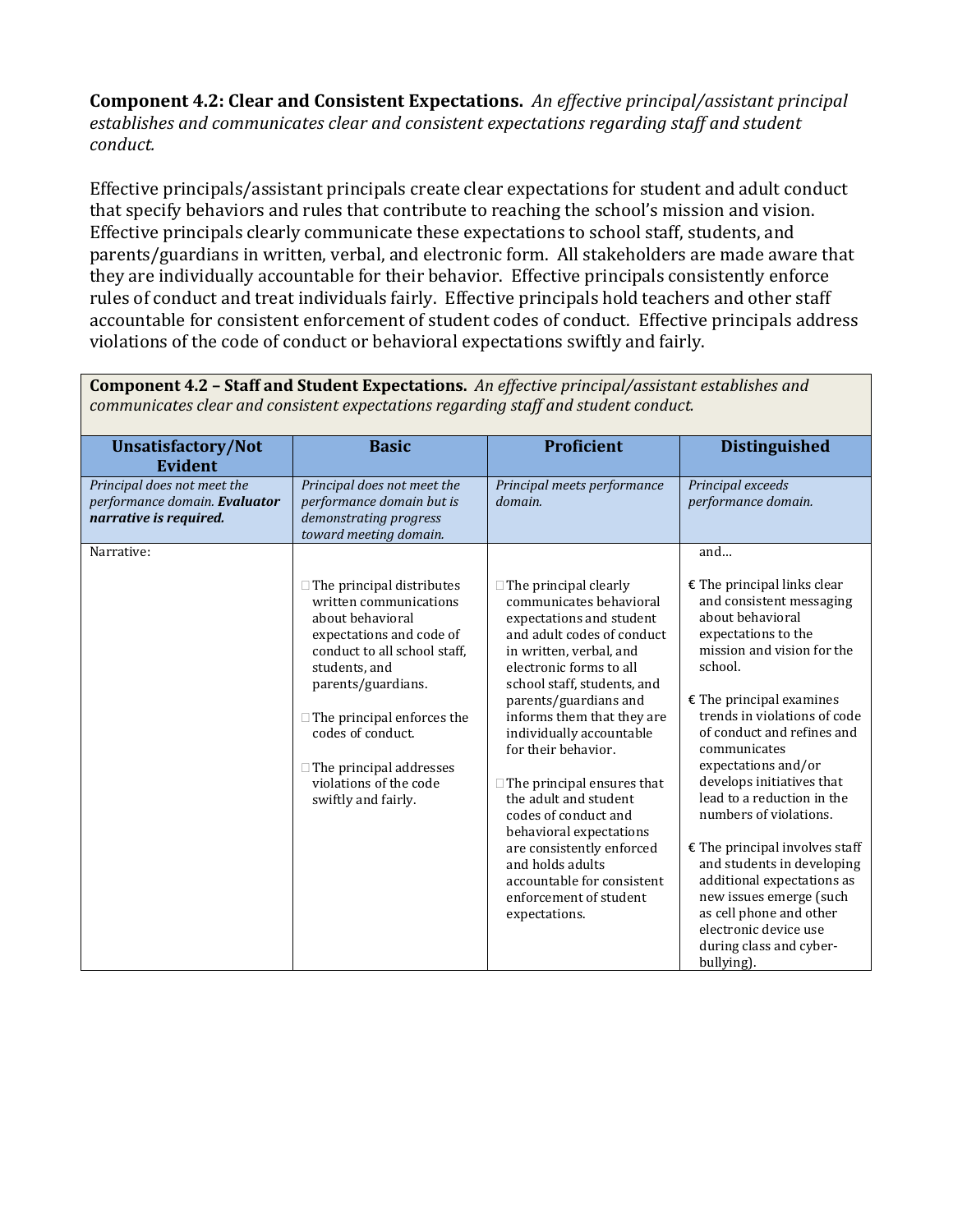**Component 4.3: Student Behavior Management.** *An effective principal/assistant principal utilizes fair, effective, and supportive practices in establishing student behavior management.* 

Effective principals work with staff to create a "single school culture" or model for behavior, where all staff enforce common protocols for classroom behaviors, transitions in the hallways, cafeteria behavior, playground behavior, and other student behaviors related to having an orderly environment. Effective principals monitor to ensure that the common expectations are consistently enforced and effective. At the elementary level, the principal provides positive reinforcement to students for meeting behavioral expectations.

| effective, and supportive practices in establishing student behavior management.                     |                                                                                                                                                                                                                                                                                                                                                                                                                                                                                                                                     |                                                                                                                                                                                                                                                                                                                                                                                                                                                                                            |                                                                                                                                                                                                                                                                                                                                                                                                                                                                                                                                                                                                                                                                                                                  |
|------------------------------------------------------------------------------------------------------|-------------------------------------------------------------------------------------------------------------------------------------------------------------------------------------------------------------------------------------------------------------------------------------------------------------------------------------------------------------------------------------------------------------------------------------------------------------------------------------------------------------------------------------|--------------------------------------------------------------------------------------------------------------------------------------------------------------------------------------------------------------------------------------------------------------------------------------------------------------------------------------------------------------------------------------------------------------------------------------------------------------------------------------------|------------------------------------------------------------------------------------------------------------------------------------------------------------------------------------------------------------------------------------------------------------------------------------------------------------------------------------------------------------------------------------------------------------------------------------------------------------------------------------------------------------------------------------------------------------------------------------------------------------------------------------------------------------------------------------------------------------------|
| <b>Unsatisfactory/Not</b><br><b>Evident</b>                                                          | <b>Basic</b>                                                                                                                                                                                                                                                                                                                                                                                                                                                                                                                        | <b>Proficient</b>                                                                                                                                                                                                                                                                                                                                                                                                                                                                          | <b>Distinguished</b>                                                                                                                                                                                                                                                                                                                                                                                                                                                                                                                                                                                                                                                                                             |
| Principal does not meet the<br>performance domain. Evaluator<br>narrative is required.<br>Narrative: | Principal does not meet the<br>performance domain but is<br>demonstrating progress<br>toward meeting domain.                                                                                                                                                                                                                                                                                                                                                                                                                        | Principal meets performance<br>domain.                                                                                                                                                                                                                                                                                                                                                                                                                                                     | Principal exceeds performance<br>domain.<br>and                                                                                                                                                                                                                                                                                                                                                                                                                                                                                                                                                                                                                                                                  |
|                                                                                                      | $\Box$ The principal expects<br>teachers and staff to<br>establish rules for student<br>behavior in classrooms.<br>hallways, cafeteria,<br>playgrounds and other<br>common areas, but allows<br>each teacher to have<br>his/her own rules,<br>protocols, and standards.<br>$\Box$ The principal occasionally<br>monitors to ensure that<br>the common expectations<br>are consistently enforced<br>and effective.<br>$\Box$ The principal provides<br>positive reinforcement to<br>students for meeting<br>behavioral expectations. | $\Box$ The principal establishes<br>and implements common<br>expectations for<br>behaviors and routines<br>for common areas or<br>events such as hallways,<br>cafeteria, playgrounds,<br>and assemblies.<br>$\Box$ The principal works with<br>teachers to establish<br>some common classroom<br>expectations and<br>protocols for student<br>behavior.<br>$\Box$ The principal routinely<br>monitors to ensure that<br>common expectations are<br>consistently enforced and<br>effective. | $\epsilon$ The principal work with<br>teachers to create a "single<br>school culture" or model for<br>behavior, where all teachers<br>enforce common protocols<br>for classroom behaviors,<br>transitions in the hallways,<br>cafeteria behavior.<br>playground behavior, and<br>other student behaviors<br>related to having an orderly<br>environment.<br>$\epsilon$ The principal routinely<br>monitors to ensure that<br>common expectations in the<br>classroom are consistently<br>enforced and effective.<br>$E$ The principal collects<br>feedback from students and<br>parents on the effectiveness<br>of the "single school culture"<br>and adjusts, as needed using<br>the input of all stakeholders. |

**Component 4.3 - Student Behavior Management.** *An effective principal/assistant principal utilizes fair, effective, and supportive practices in establishing student behavior management.*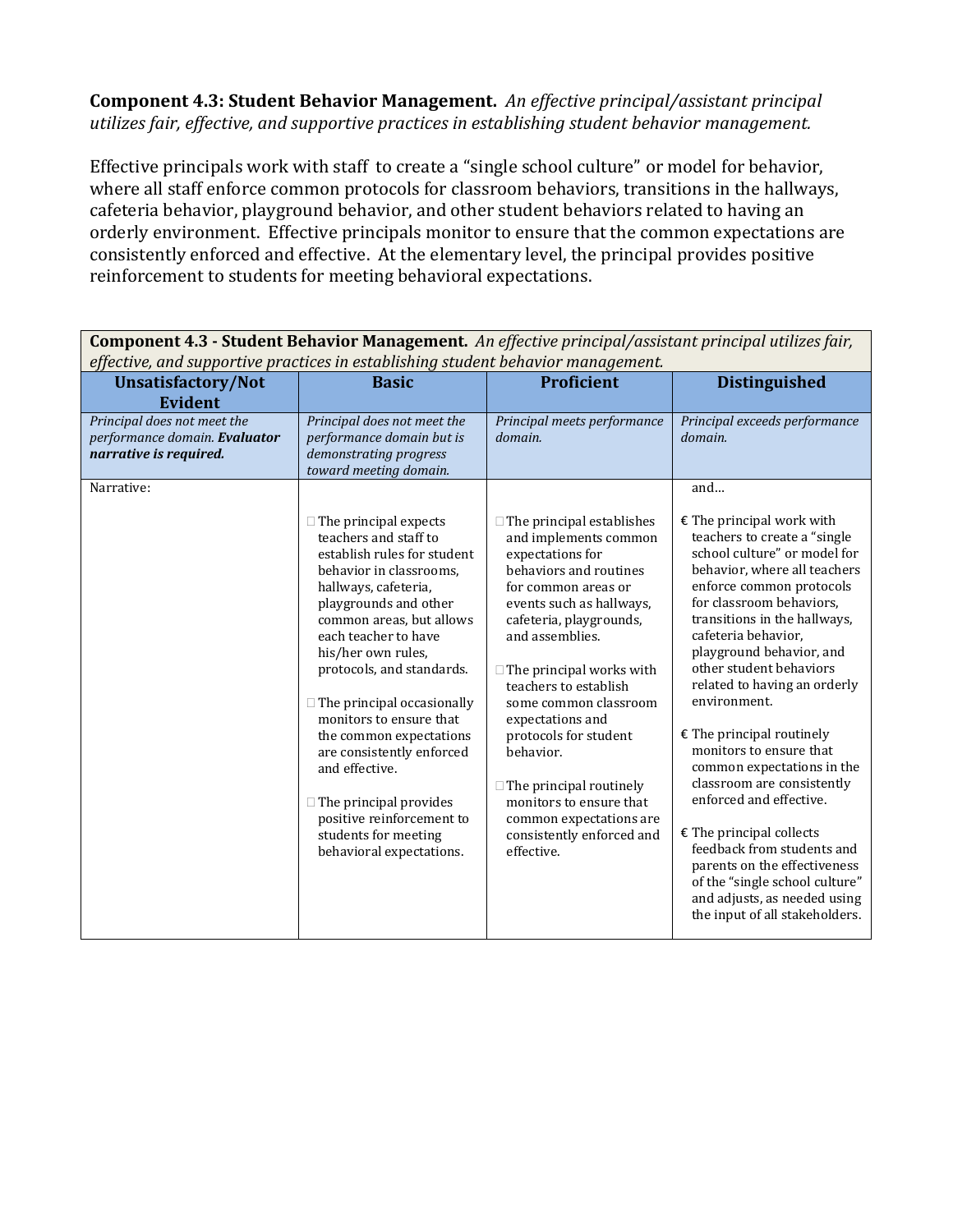#### **Component 4.4: Conflict Resolution.** *An effective principal/assistant principal uses effective conflict resolution skills to resolve challenges in a timely manner.*

Effective principals help to resolve disputes quickly and constructively and are adept at understanding the underlying cause of the disruption. Effective principals are fair to all parties in facilitating conflict resolution, taking time to listen to all points of view and helping the disputing individuals to understand each other's points of view and why a particular resolution is the best course of action. Effective principals serve as a model and teach adults and students in the building how to resolve conflicts in constructive ways. In addition, effective principals help students learn to manage their own behaviors so that conflicts are more easily and productively resolved without adult intervention. Effective principals also work with students and staff to identify potential sources of conflict proactively and prevent conflicts from occurring.

| resolution skills to resolve challenges in a timely manner.                            |                                                                                                                                                                                                                                                                                                                                                                                                    |                                                                                                                                                                                                                                                                                                                                                                                                                                             |                                                                                                                                                                                                                                                                                                                                                                                                                                                                                                                                                                                                                                               |
|----------------------------------------------------------------------------------------|----------------------------------------------------------------------------------------------------------------------------------------------------------------------------------------------------------------------------------------------------------------------------------------------------------------------------------------------------------------------------------------------------|---------------------------------------------------------------------------------------------------------------------------------------------------------------------------------------------------------------------------------------------------------------------------------------------------------------------------------------------------------------------------------------------------------------------------------------------|-----------------------------------------------------------------------------------------------------------------------------------------------------------------------------------------------------------------------------------------------------------------------------------------------------------------------------------------------------------------------------------------------------------------------------------------------------------------------------------------------------------------------------------------------------------------------------------------------------------------------------------------------|
| <b>Unsatisfactory/Not</b><br><b>Evident</b>                                            | <b>Basic</b>                                                                                                                                                                                                                                                                                                                                                                                       | <b>Proficient</b>                                                                                                                                                                                                                                                                                                                                                                                                                           | <b>Distinguished</b>                                                                                                                                                                                                                                                                                                                                                                                                                                                                                                                                                                                                                          |
| Principal does not meet the<br>performance domain. Evaluator<br>narrative is required. | Principal does not meet the<br>performance domain but is<br>demonstrating progress<br>toward meeting domain.                                                                                                                                                                                                                                                                                       | Principal meets performance<br>domain.                                                                                                                                                                                                                                                                                                                                                                                                      | Principal exceeds performance<br>domain.                                                                                                                                                                                                                                                                                                                                                                                                                                                                                                                                                                                                      |
| Narrative:                                                                             | $\Box$ The principal helps<br>resolve disputes quickly<br>and constructively.<br>$\Box$ The principal is fair to all<br>parties in facilitating<br>conflict resolution, taking<br>time to listen to all points<br>of view.<br>$\Box$ The principal serves as a<br>model and ensures that<br>adults and students in the<br>building are taught how to<br>resolve conflicts in<br>constructive ways. | $\Box$ The principal helps<br>resolve disputes quickly<br>and efficiently and seeks<br>to understand the root<br>cause of the conflicts.<br>$\Box$ The principal is fair to all<br>parties in facilitating<br>conflict resolution, taking<br>time to listen to all points<br>of view, helping disputing<br>individuals understand<br>each other's position, and<br>helping them understand<br>and accept the best option<br>for resolution. | and<br>$E$ The principal deals<br>effectively with any<br>disputes quickly and<br>constructively and analyzes<br>conflicts to identify and<br>address the root cause.<br>$E$ The principal ensures that<br>all those who facilitate<br>conflict resolution are fair.<br>and helps disputing<br>individuals understand each<br>other's position and accept<br>the best option for<br>resolution.<br>$E$ The principal works with<br>staff to teach students self-<br>management so that<br>conflicts are more easily<br>and productively resolved<br>without adult intervention.<br>€ The principal works with<br>school staff and students to |
|                                                                                        |                                                                                                                                                                                                                                                                                                                                                                                                    |                                                                                                                                                                                                                                                                                                                                                                                                                                             | prevent anticipated<br>conflicts from occurring.                                                                                                                                                                                                                                                                                                                                                                                                                                                                                                                                                                                              |

**Component 4.4 - Conflict Resolution.** *An effective principal/assistant principal uses effective conflict resolution skills to resolve challenges in a timely manner.*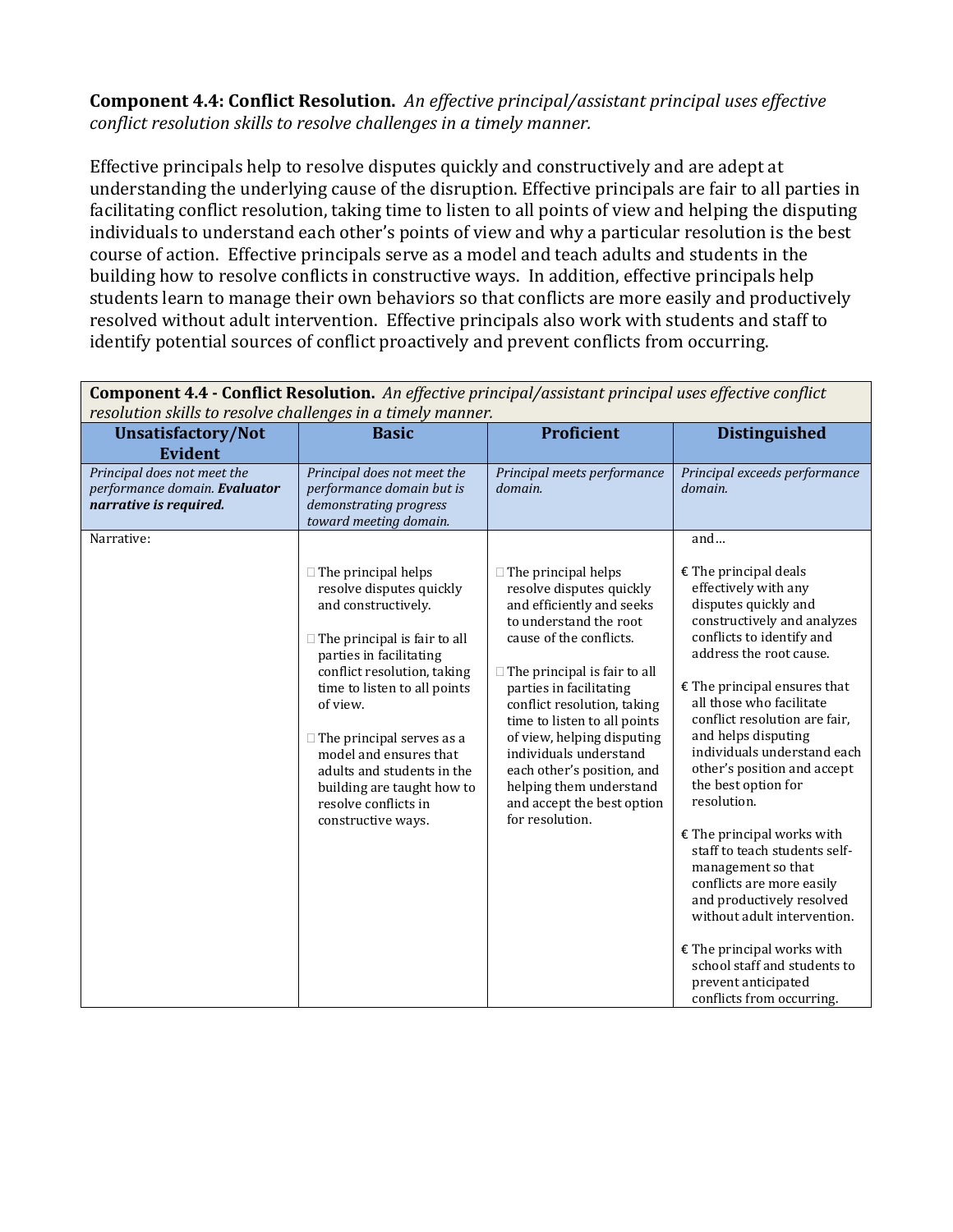# *Domain 5 –* **School and Community Relationships**

*Principals/assistant principals shall demonstrate the ability to foster relationships by collaborating with parents, staff, and community members.* 

Effective principals create a culture of collaboration between the school, families, and communities by creating an inviting environment that helps parents and community members feel welcome and comfortable in the school and by ensuring that parent and community member contributions are acknowledged and valued. Effective principals establish partnerships to engage parents/guardians and community members in establishing and supporting school goals and programs. Effective principals establish and maintain two-way communications among teachers, families, and community members using a variety of methods to ensure that all internal and external stakeholders have access to information about the school. Effective principals create a collaborative approach to helping all students succeed and ensure that the school culture promotes the treatment of all individuals with dignity, fairness, and respect. In addition, effective principals are visible ambassadors and advocates for the school by maintaining active involvement in parent-teacher organizations and community organizations. Effective principals establish positive relationships with members of the surrounding business community.

| <b>Term</b>              | <b>Definition</b>                                                             |
|--------------------------|-------------------------------------------------------------------------------|
| Culture of collaboration | A set of norms, values, and behaviors that promotes frequent communication    |
|                          | and solicitation of input and feedback among and between administrators and   |
|                          | teachers in the school, parents/guardians of students attending the school,   |
|                          | and members of the surrounding community.                                     |
| Culturally sensitive     | A set of behaviors that reflect knowledge of various cultures and respect for |
| practices                | diversity of individuals' cultural/racial/linguistic backgrounds.             |
| Meaningful involvement   | Practices that help parents and family members feel that they are making a    |
|                          | significant contribution to the mission and vision of the school and student  |
|                          | achievement rather than simply serving as volunteers who conduct menial       |
|                          | tasks such as filing.                                                         |

## **Glossary of Terms for Domain 5**

**Component 5.1: Culture of Family/Community Collaboration and Involvement.** *An effective principal/assistant principal supports and promotes a culture of family and community involvement to engage stakeholders in school goals and programs.*

Effective principals recognize that involving family and the community in the education of the students has an impact on student achievement, retention rates, staff morale, and improved use of resources (Epstein, 2009). Effective principals ensure that all families are welcome and that barriers to involvement have been addressed. Effective principals establish partnerships to engage parents/guardians and community members in establishing and supporting school goals and programs. Effective principals help stakeholders see the value of education for postsecondary success and community vitality. They monitor and adjust the involvement as needed to continually meet student needs and ensure that parents/guardians and community member contributions are acknowledged and that parents and community members feel valued.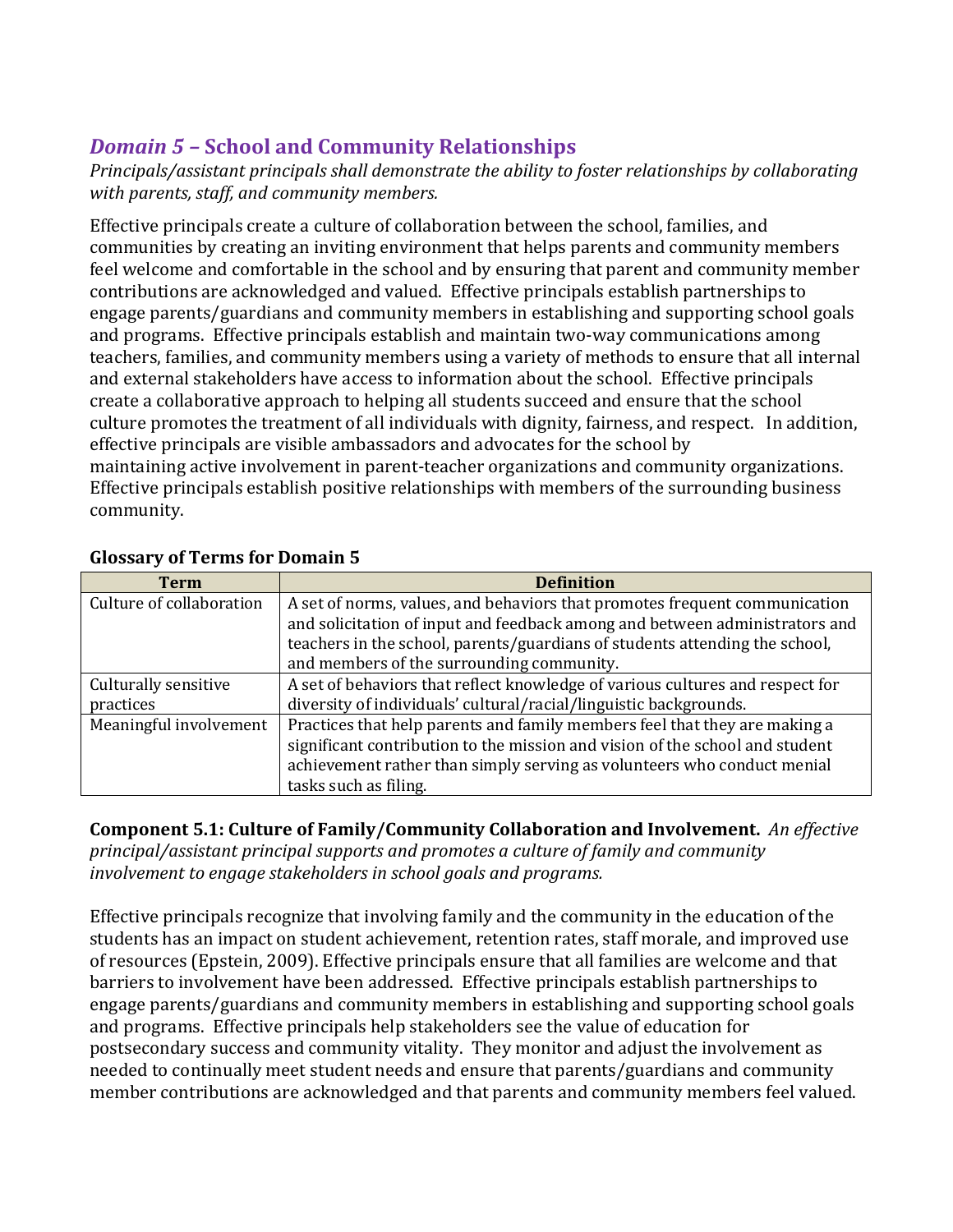## **Component 5.1** – **Culture of Family/Community Collaboration and Involvement.** *An effective*

*principal/assistant principal supports and promotes a culture of family and community involvement to engage stakeholders in school goals and programs.* 

| <b>Unsatisfactory/Not</b><br><b>Evident</b>                                            | <b>Basic</b>                                                                                                                                                                                                                                                                                                                                                                                                                                                                                                        | Proficient                                                                                                                                                                                                                                                                                                                                                                                                                                                                                                                                                                | <b>Distinguished</b>                                                                                                                                                                                                                                                                                                                                                                                                                                                                                                                                                                                                                                                                  |
|----------------------------------------------------------------------------------------|---------------------------------------------------------------------------------------------------------------------------------------------------------------------------------------------------------------------------------------------------------------------------------------------------------------------------------------------------------------------------------------------------------------------------------------------------------------------------------------------------------------------|---------------------------------------------------------------------------------------------------------------------------------------------------------------------------------------------------------------------------------------------------------------------------------------------------------------------------------------------------------------------------------------------------------------------------------------------------------------------------------------------------------------------------------------------------------------------------|---------------------------------------------------------------------------------------------------------------------------------------------------------------------------------------------------------------------------------------------------------------------------------------------------------------------------------------------------------------------------------------------------------------------------------------------------------------------------------------------------------------------------------------------------------------------------------------------------------------------------------------------------------------------------------------|
| Principal does not meet the<br>performance domain. Evaluator<br>narrative is required. | Principal does not meet the<br>performance domain but is<br>demonstrating progress<br>toward meeting domain.                                                                                                                                                                                                                                                                                                                                                                                                        | Principal meets performance<br>domain.                                                                                                                                                                                                                                                                                                                                                                                                                                                                                                                                    | Principal exceeds<br>performance domain.                                                                                                                                                                                                                                                                                                                                                                                                                                                                                                                                                                                                                                              |
| Narrative:                                                                             | $E$ The principal helps<br>families/caregivers feel<br>welcome at the school by<br>creating an inviting<br>environment and<br>opportunities for<br>involvement.<br>$E$ The principal works with<br>staff, families, and<br>caregivers to identify<br>barriers to involvement.<br>$E$ The principal works with<br>parent representatives to<br>provide input to decisions<br>about school goals and<br>programs.<br>$E$ The principal<br>acknowledges parent and<br>community member<br>contributions to the school. | $\Box$ The principal creates<br>multiple opportunities for<br>meaningful involvement at<br>the school.<br>$\Box$ The principal works with<br>staff and<br>families/caregivers to<br>implement strategies to<br>address barriers to<br>involvement.<br>$\Box$ The principal works with<br>parents and community<br>members to provide input<br>to decisions about school<br>goals and programs.<br>$\Box$ The principal<br>acknowledges parent and<br>community member<br>contributions to the school<br>and ensures that parents<br>and community members<br>feel valued. | and<br>$\Box$ The principal actively<br>monitors parent and<br>community involvement<br>and adjusts as needed to<br>create new opportunities<br>for families and the<br>community to support<br>school success.<br>$\Box$ The principal<br>communicates the value of<br>education for<br>postsecondary success and<br>community vitality and<br>engages parents and<br>community members to<br>convey the same message<br>to others.<br>$\Box$ The principal routinely<br>collects information on the<br>effectiveness of parent,<br>community, and school<br>collaboration and engages<br>parents and community<br>members in improving the<br>effectiveness of the<br>partnerships. |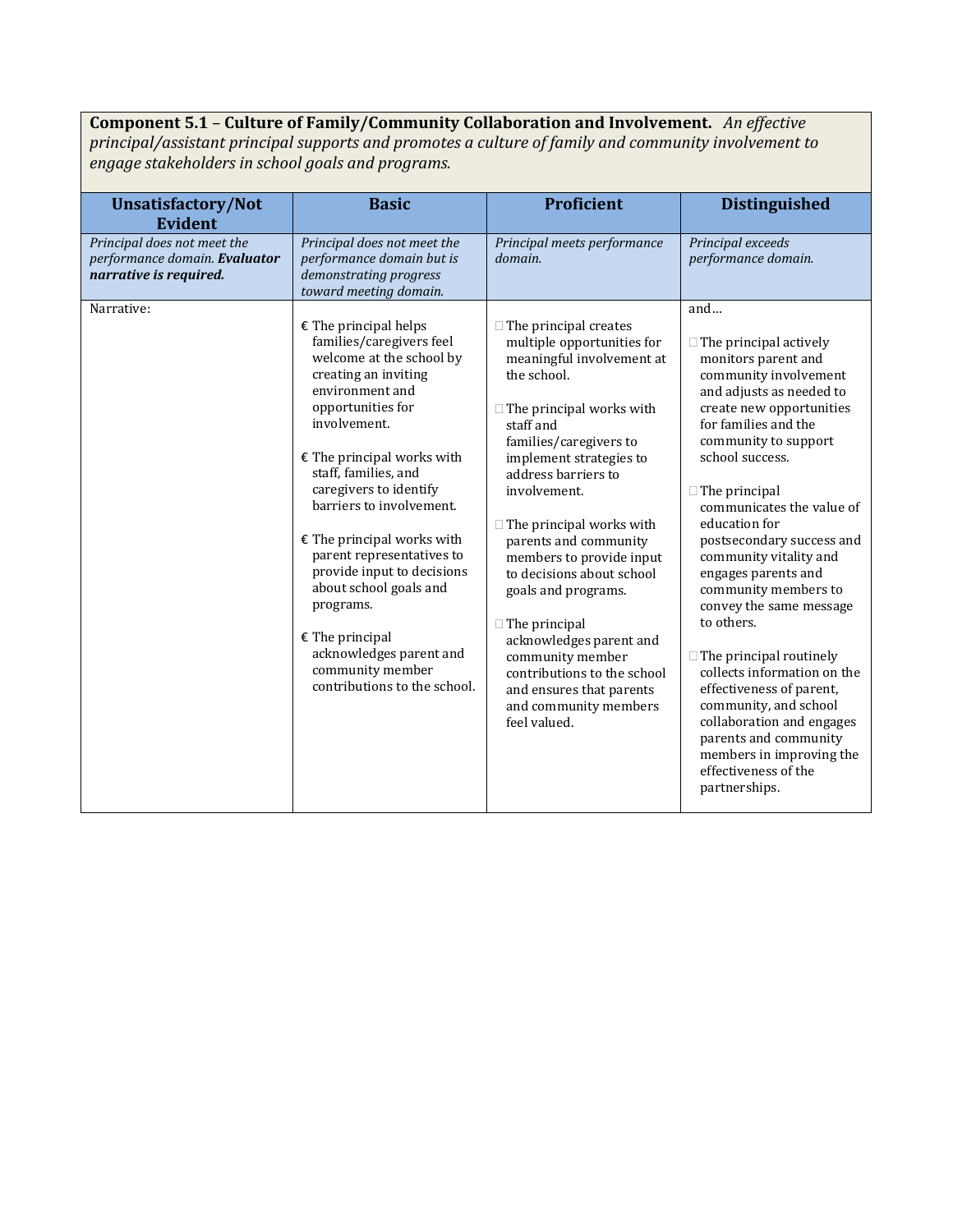#### **Component 5.2: Two-way Communication with Internal and External Audiences.** *An*

*effective principal/assistant principal uses multiple methods to frequently and clearly communicate to and seek input from parents, staff, and community members.*

Effective principals establish, maintain, and utilize multiple communication systems for students, parents, staff, and community members so that all stakeholders have access to information about the school and can communicate with the school easily and effectively. Effective principals use a variety of communication methods tailored to the intended audience and monitors to ensure that the methods are effective. In addition, principals ensure that the communication is frequent, clear, and easily understood and provide useful information to the intended audiences. Effective principals acknowledge incoming information and utilize the information, as appropriate, for decision-making.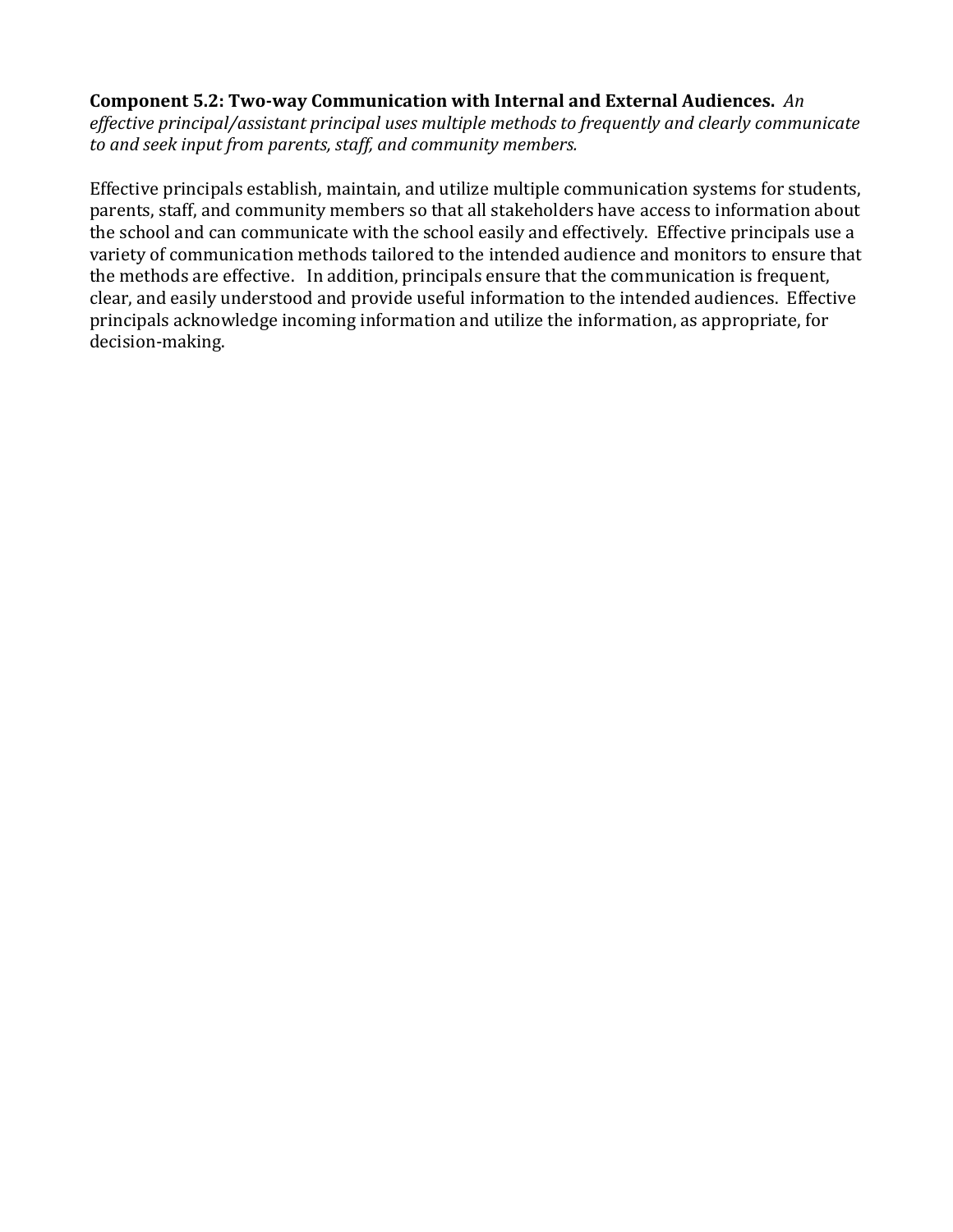**Component 5.2** – **Two-way Communication with Internal and External Audiences.** *An effective principal/assistant principal uses multiple methods to frequently and clearly communicate to and seek input from parents, staff, and community members.*

| rom parents, stajj, and community members.                                             |                                                                                                                                                                                                                                                                                                                                                                                                                                                                                                                                                                                                                                                             | <b>Proficient</b>                                                                                                                                                                                                                                                                                                                                                                                                                                                                                                                                                                                                                                                                                               | <b>Distinguished</b>                                                                                                                                                                                                                                                                                                                                                                                                                                                                                                                                                                                                                                                                                                                                                                                                                                                                                                                                                                                                                                                                                                                              |
|----------------------------------------------------------------------------------------|-------------------------------------------------------------------------------------------------------------------------------------------------------------------------------------------------------------------------------------------------------------------------------------------------------------------------------------------------------------------------------------------------------------------------------------------------------------------------------------------------------------------------------------------------------------------------------------------------------------------------------------------------------------|-----------------------------------------------------------------------------------------------------------------------------------------------------------------------------------------------------------------------------------------------------------------------------------------------------------------------------------------------------------------------------------------------------------------------------------------------------------------------------------------------------------------------------------------------------------------------------------------------------------------------------------------------------------------------------------------------------------------|---------------------------------------------------------------------------------------------------------------------------------------------------------------------------------------------------------------------------------------------------------------------------------------------------------------------------------------------------------------------------------------------------------------------------------------------------------------------------------------------------------------------------------------------------------------------------------------------------------------------------------------------------------------------------------------------------------------------------------------------------------------------------------------------------------------------------------------------------------------------------------------------------------------------------------------------------------------------------------------------------------------------------------------------------------------------------------------------------------------------------------------------------|
| <b>Unsatisfactory/Not</b><br><b>Evident</b>                                            | <b>Basic</b>                                                                                                                                                                                                                                                                                                                                                                                                                                                                                                                                                                                                                                                |                                                                                                                                                                                                                                                                                                                                                                                                                                                                                                                                                                                                                                                                                                                 |                                                                                                                                                                                                                                                                                                                                                                                                                                                                                                                                                                                                                                                                                                                                                                                                                                                                                                                                                                                                                                                                                                                                                   |
| Principal does not meet the<br>performance domain. Evaluator<br>narrative is required. | Principal does not meet the<br>performance domain but is<br>demonstrating progress<br>toward meeting domain.                                                                                                                                                                                                                                                                                                                                                                                                                                                                                                                                                | Principal meets performance<br>domain.                                                                                                                                                                                                                                                                                                                                                                                                                                                                                                                                                                                                                                                                          | Principal exceeds performance<br>domain.                                                                                                                                                                                                                                                                                                                                                                                                                                                                                                                                                                                                                                                                                                                                                                                                                                                                                                                                                                                                                                                                                                          |
| Narrative:                                                                             | $\Box$ The principal<br>communicates frequently<br>with parents and staff<br>using multiple accessible<br>methods of<br>communication (verbal,<br>written, e-mail/electronic,<br>and posted on the school<br>website).<br>$\Box$ The principal provides<br>parents and community<br>members with information<br>on multiple methods (in-<br>person, telephone,<br>electronic via e-mails or<br>websites) to communicate<br>with the school.<br>$\Box$ The principal's<br>communications are clear<br>and easily understood.<br>$\Box$ The principal utilizes some<br>of the information<br>provided by parents and<br>the community in making<br>decisions. | $\Box$ The principal builds<br>effective two-way<br>communication systems<br>between home, community<br>and school using multiple<br>accessible methods<br>including verbal, written,<br>and electronic<br>communications.<br>$\Box$ The principal provides<br>opportunities for parents<br>to have access to electronic<br>communications.<br>$\Box$ The principal skillfully and<br>clearly communicates<br>information tailored to<br>specific audiences,<br>provides language<br>translation as needed, and<br>ensures that<br>communications are easily<br>understood.<br>$\Box$ The principal considers all<br>of the information<br>provided by parents and<br>community members in<br>making decisions. | and<br>□ The principal moves<br>beyond typical<br>communication practices to<br>proactively develop<br>relationships with<br>parents/guardians and<br>community through home<br>visits, innovative<br>technology, and visiting<br>community groups.<br>$\Box$ The principal creates and<br>promotes opportunities for<br>students and families to<br>explain and share their<br>experiences with school<br>and establishes a feedback<br>loop that is invitational,<br>transparent, effective, and<br>trusted by members of the<br>community. Examples<br>include open forums, focus<br>groups, surveys, etc.<br>$\Box$ The principal tracks the<br>impact of interactions with<br>stakeholders by revising<br>the approach and<br>expanding the scope of<br>communications when<br>appropriate.<br>$\Box$ The principal monitors the<br>success of different<br>approaches to<br>communicating to identify<br>the most appropriate<br>channel of communicating<br>in specific situations.<br>$\Box$ The principal conveys<br>information about how<br>input from staff, parents,<br>and/or community<br>members was used in<br>making decisions. |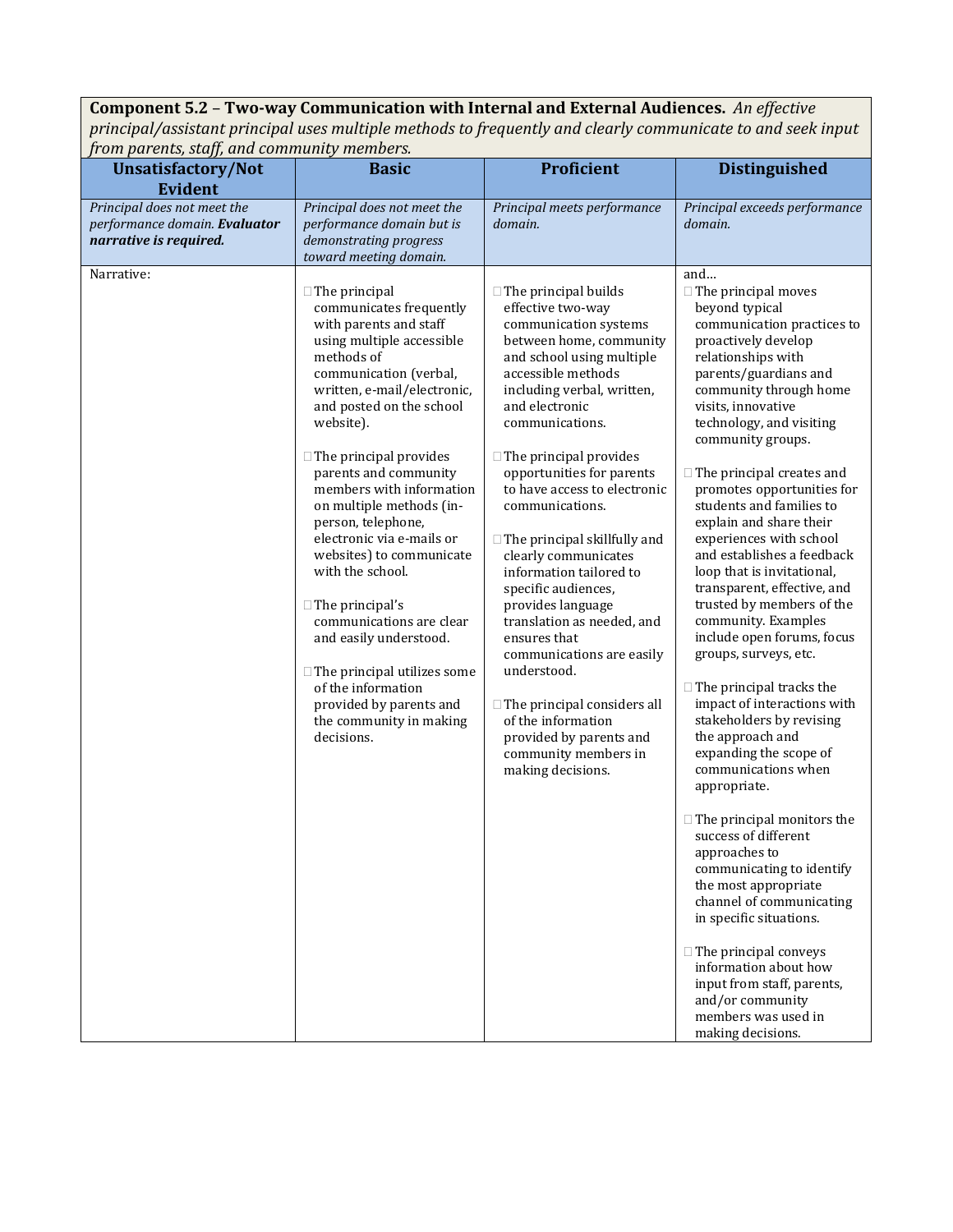**Component 5.3: Culture of Dignity, Fairness, and Respect.** *An effective principal/assistant principal establishes and supports a school culture, climate, and environment that treat all individuals with dignity, fairness, and respect.*

Effective principals model respectful behavior and hold teachers, other staff, and students to this high standard by taking appropriate action to reinforce respectful behavior when necessary. Effective principals take swift appropriate actions when inappropriate conduct is reported or observed. Effective principals build school and community capacity for dignity, fairness, and respect by initiating direct conversations about culture and diversity and how they impact learning.

**Component 5.3** – **Culture of Dignity, Fairness, and Respect.** *An effective principal/assistant principal establishes and supports a school culture, climate, and environment that treat all individuals with dignity, fairness, and respect.*

| Unsatisfactory/Not<br><b>Evident</b>                                                   | <b>Basic</b>                                                                                                                                                                                                                                                                                                                                 | Proficient                                                                                                                                                                                                                                                                                                                                                                                                                                    | <b>Distinguished</b>                                                                                                                                                                                                                                                                                                                                                                                                                                                                                                                                                                                                                                                                                  |
|----------------------------------------------------------------------------------------|----------------------------------------------------------------------------------------------------------------------------------------------------------------------------------------------------------------------------------------------------------------------------------------------------------------------------------------------|-----------------------------------------------------------------------------------------------------------------------------------------------------------------------------------------------------------------------------------------------------------------------------------------------------------------------------------------------------------------------------------------------------------------------------------------------|-------------------------------------------------------------------------------------------------------------------------------------------------------------------------------------------------------------------------------------------------------------------------------------------------------------------------------------------------------------------------------------------------------------------------------------------------------------------------------------------------------------------------------------------------------------------------------------------------------------------------------------------------------------------------------------------------------|
| Principal does not meet the<br>performance domain. Evaluator<br>narrative is required. | Principal does not meet the<br>performance domain but is<br>demonstrating progress<br>toward meeting domain.                                                                                                                                                                                                                                 | Principal meets performance<br>domain.                                                                                                                                                                                                                                                                                                                                                                                                        | Principal exceeds performance<br>domain.                                                                                                                                                                                                                                                                                                                                                                                                                                                                                                                                                                                                                                                              |
| Narrative:                                                                             | $\epsilon$ The principal occasionally<br>models professionalism.<br>$E$ The principal occasionally<br>holds students and<br>colleagues to professional,<br>ethical, and respectful<br>behavior expectations.<br>$E$ The principal actively<br>seeks opportunities to<br>engage in courteous<br>conversations about<br>diversity and culture. | $\Box$ The principal models<br>professional, ethical, and<br>respectful behavior at all<br>times.<br>$\Box$ The principal expects<br>students and colleagues<br>to display professional,<br>ethical, and respectful<br>behavior at all times.<br>$\Box$ The principal builds the<br>schools' and communities'<br>collective capacity by<br>initiating direct<br>conversations about<br>culture and diversity and<br>how they impact learning. | and<br>$E$ The principal articulates<br>and communicates<br>appropriate behavior to all<br>stakeholders, including<br>parents and the community.<br>$E$ The principal creates<br>mechanisms, systems,<br>and/or incentives to<br>motivate students and<br>colleagues to display<br>professional, ethical, and<br>respectful behavior at all<br>times.<br>$E$ The principal develops<br>structures, outreach and<br>training to ensure that staff<br>develop the skill set to treat<br>all people equitably and<br>with respect.<br>$E$ The principal develops staff<br>capacity to engage in<br>courageous conversations<br>about diversity and culture<br>- and how they impact<br>student learning. |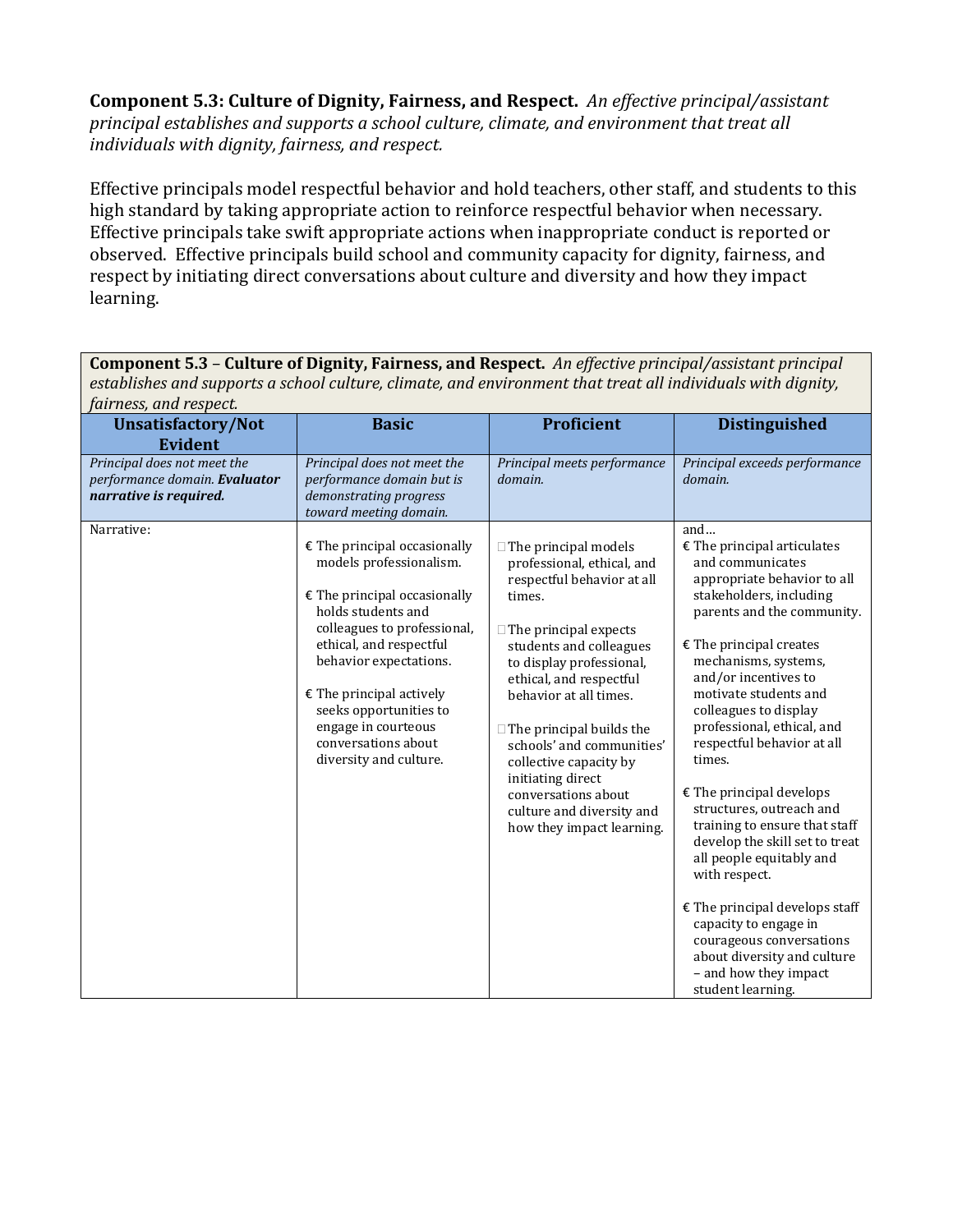**Component 5.4: Active Involvement with the Community.** *An effective principal/assistant principal exhibits high visibility and active involvement within the school and community.*

Effective principals manage and maintain positive relationships with all individuals within the school and the community. Effective principals are active and visible within the district and the community. Effective principals are engaged and active participants in district meetings, participate in district-wide projects when asked, support the district mission, vision, and strategic plan, and demonstrate open and timely communication with colleagues. Effective principals establish connections with the community that align and support accomplishment of the school vision and goals. In addition, effective principals are recognized by community members as effective leaders.

| exhibits high visibility and active involvement within the school and community.                                       |                                                                                                                                                                                                                                                                                                                                                                         |                                                                                                                                                                                                                                                                                                                                                                                                 |                                                                                                                                                                                                                                                                                                                                                                                                                                                                                                                           |
|------------------------------------------------------------------------------------------------------------------------|-------------------------------------------------------------------------------------------------------------------------------------------------------------------------------------------------------------------------------------------------------------------------------------------------------------------------------------------------------------------------|-------------------------------------------------------------------------------------------------------------------------------------------------------------------------------------------------------------------------------------------------------------------------------------------------------------------------------------------------------------------------------------------------|---------------------------------------------------------------------------------------------------------------------------------------------------------------------------------------------------------------------------------------------------------------------------------------------------------------------------------------------------------------------------------------------------------------------------------------------------------------------------------------------------------------------------|
| <b>Unsatisfactory/Not</b>                                                                                              | <b>Basic</b>                                                                                                                                                                                                                                                                                                                                                            | <b>Proficient</b>                                                                                                                                                                                                                                                                                                                                                                               | <b>Distinguished</b>                                                                                                                                                                                                                                                                                                                                                                                                                                                                                                      |
| <b>Evident</b><br>Principal does not meet the<br>performance domain. Evaluator<br>narrative is required.<br>Narrative: | Principal does not meet the<br>performance domain but is<br>demonstrating progress<br>toward meeting domain.<br>$\epsilon$ The principal is an<br>engaged and active<br>participant in district<br>meetings, participates in<br>district-wide projects<br>when asked, is supportive<br>of the district mission,<br>vision, and strategic plan,<br>and demonstrates open | Principal meets performance<br>domain.<br>$\Box$<br>The principal is an<br>engaged and active<br>participant in district<br>meetings, proactively<br>volunteers to<br>participate and<br>support in district-<br>wide projects, is<br>supportive of the                                                                                                                                         | Principal exceeds<br>performance domain.<br>and<br>$\Box$ The principal establishes<br>strategic partnerships with<br>community organizations,<br>community members, and<br>businesses that improve<br>school effectiveness and<br>works to increase the types<br>and number of                                                                                                                                                                                                                                           |
|                                                                                                                        | and timely<br>communication with<br>colleagues.<br>$E$ The principal engages<br>some community<br>organizations,<br>community members,<br>and/or businesses in<br>annual school events.                                                                                                                                                                                 | district mission, vision,<br>and strategic plan, and<br>demonstrates open<br>and timely<br>communication with<br>colleagues.<br>The principal<br>$\Box$<br>establishes ongoing<br>positive relationships<br>with community<br>organizations,<br>community members,<br>and businesses and<br>consistently makes<br>efforts to maximize<br>community<br>contributions to school<br>effectiveness. | organizations with whom<br>the school partners in<br>order to deepen<br>relationships and increase<br>partner contributions.<br>$\Box$ The principal is a district<br>leader in promoting and<br>enhancing collegial<br>working relationships<br>through timely<br>communication, mentoring,<br>sharing best practices and<br>volunteering for projects in<br>support of colleagues.<br>$\Box$ The principal is well-<br>known and highly regarded<br>by internal and external<br>stakeholders as an effective<br>leader. |

**Component 5.4** – **Active Involvement with the Community** *An effective principal/assistant principal*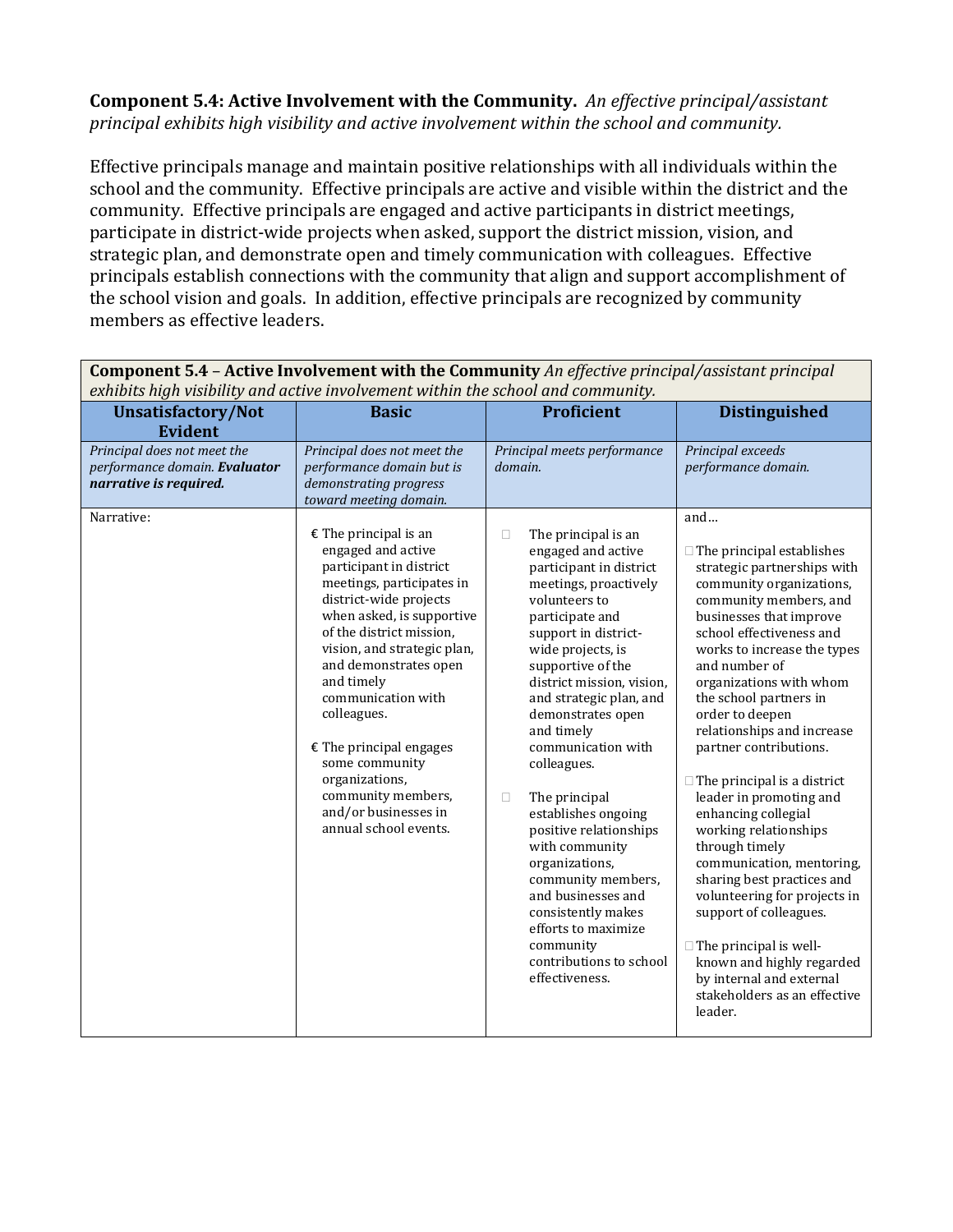# *Domain 6* **– Ethical and Cultural Leadership**

*Principals/assistant principals shall demonstrate the ability to provide ethical, cultural, and skilled leadership.* 

Cultural proficiency is a system requiring the integration and transformation of knowledge about individuals and groups of people into specific standards, policies, practices, values, and attitudes used in appropriate cultural settings to increase the effectiveness and quality of services, thereby producing better outcomes (Davis & Donald, 1997). Effective leaders should try to incorporate cultural leadership into all aspects of their work and interactions with stakeholders. Effective principals are models of ethical behavior and follow the South Dakota Code of Ethics for Professional Administrators.

| <b>Term</b>                                                       | <b>Definition</b>                                                                                                                                                                                                                                                                                                                                                                                                                                                                                                                                                                                                                                                                                                                                                                                                                                                                                                                                                                                                                                                                                                                                                                                                                                                                                                                                                                                                                                                                                                                                                                                                                                                                                                                                                                                                                                                                                                                                                                                                |
|-------------------------------------------------------------------|------------------------------------------------------------------------------------------------------------------------------------------------------------------------------------------------------------------------------------------------------------------------------------------------------------------------------------------------------------------------------------------------------------------------------------------------------------------------------------------------------------------------------------------------------------------------------------------------------------------------------------------------------------------------------------------------------------------------------------------------------------------------------------------------------------------------------------------------------------------------------------------------------------------------------------------------------------------------------------------------------------------------------------------------------------------------------------------------------------------------------------------------------------------------------------------------------------------------------------------------------------------------------------------------------------------------------------------------------------------------------------------------------------------------------------------------------------------------------------------------------------------------------------------------------------------------------------------------------------------------------------------------------------------------------------------------------------------------------------------------------------------------------------------------------------------------------------------------------------------------------------------------------------------------------------------------------------------------------------------------------------------|
| Cultural competence                                               | The ability to interact positive with people from different cultural backgrounds.<br>Cultural competence includes an awareness of one's own cultural world view,<br>understanding and appreciation of other cultural differences and world views, and the<br>development of skills that lead to the ability to understand, communicate with, and<br>effectively interact with people across cultures.                                                                                                                                                                                                                                                                                                                                                                                                                                                                                                                                                                                                                                                                                                                                                                                                                                                                                                                                                                                                                                                                                                                                                                                                                                                                                                                                                                                                                                                                                                                                                                                                            |
| Culturally responsive<br>instruction                              | Pedagogy that recognizes the importance of including students' cultural references in<br>all aspects of learning. Includes instruction that incorporates activities within the<br>context of various cultures; uses examples that are relevant to students' lives; and<br>uses curricular resources that reflect students' backgrounds.                                                                                                                                                                                                                                                                                                                                                                                                                                                                                                                                                                                                                                                                                                                                                                                                                                                                                                                                                                                                                                                                                                                                                                                                                                                                                                                                                                                                                                                                                                                                                                                                                                                                          |
| South Dakota Code of Ethics<br>for Professional<br>Administrators | The professional administrator shall comply with the following code of ethics:<br>(1) Make the well-being of the students the basis of decision making and action;<br>(2) Enforce and obey local, state, and national rules and laws in the performance of<br>duties; (3) Exemplify high moral standards by not engaging in or becoming a party to<br>such activities as fraud, embezzlement, deceit, moral turpitude, gross immorality,<br>illegal drugs, or use of misleading or false statements; (4) Respect the civil rights of<br>those with whom the administrator has contact in the performance of duties;<br>(5) Interpret, accurately represent, and implement the policies and administrative<br>regulations of the appropriate educational governing board; (6) Distinguish personal<br>politics, attitudes, and opinions from stated policies of the appropriate educational<br>governing board; (7) Fulfill professional responsibilities with honesty and integrity;<br>(8) Maintain professional relationships which are free from vindictiveness, willful<br>intimidation, and disparagement; (9) Safeguard confidential information; (10) Not<br>allow professional decisions or actions to be impaired or influenced by personal gain,<br>gifts, gratuities, favors, and services made or withheld; (11) Avoid preferential<br>treatment and conflicts of interest; (12) Honor all contracts until fulfillment, release,<br>or dissolution by mutual agreement of all parties; (13) Apply for, accept, offer, or<br>assign a position of responsibility on the basis of professional preparation and legal<br>qualifications; (14) Accurately represent personal qualifications and the evaluations<br>and recommendations of others; (15) Cooperate with authorities regarding violations<br>of the codes of ethics of the South Dakota Professional Administrators Practices and<br>Standards Commission and the South Dakota Professional Teachers Practices and<br>Standards Commission. |

#### **Glossary of Terms for Domain 6**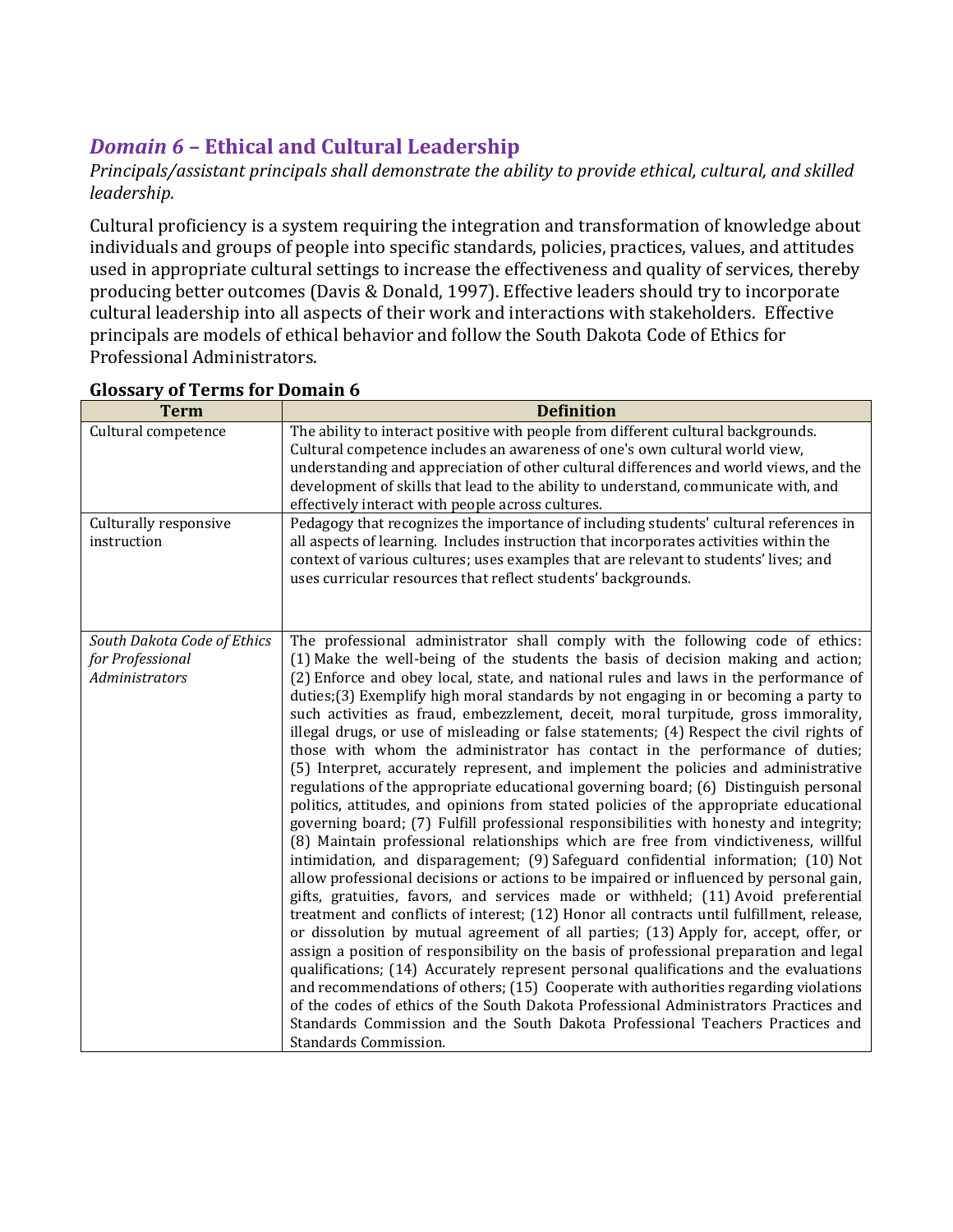#### **Component 6.1: Sensitivity to Diversity and Cultural Differences.** *An effective*

*principal/assistant principal expresses appreciation for and sensitivity to diversity and cultural differences.*

Effective principals value diversity and cultural differences and understand the power dynamics associated with these differences. They use this understanding in a variety of ways to build a school culture that values all individuals within the school and all external stakeholders. Effective principals are constantly monitoring school structures and practices to ensure there are no limitations for any group of students or their families. Effective principals train all staff to improve their cultural competence and works with teachers to implement culturally responsive instruction.

| principal expresses appreciation for and sensitivity to diversity and cultural differences. |                                                                                                                                                                                                                                                                                                                                                                                                                                                                                                                                                                                                     |                                                                                                                                                                                                                                                                                                                                                                                                                                                                                                                                                                                                                                                                                                                                              |                                                                                                                                                                                                                                                                                                                                                                                                                                                                                                                                                                                                                                                                   |
|---------------------------------------------------------------------------------------------|-----------------------------------------------------------------------------------------------------------------------------------------------------------------------------------------------------------------------------------------------------------------------------------------------------------------------------------------------------------------------------------------------------------------------------------------------------------------------------------------------------------------------------------------------------------------------------------------------------|----------------------------------------------------------------------------------------------------------------------------------------------------------------------------------------------------------------------------------------------------------------------------------------------------------------------------------------------------------------------------------------------------------------------------------------------------------------------------------------------------------------------------------------------------------------------------------------------------------------------------------------------------------------------------------------------------------------------------------------------|-------------------------------------------------------------------------------------------------------------------------------------------------------------------------------------------------------------------------------------------------------------------------------------------------------------------------------------------------------------------------------------------------------------------------------------------------------------------------------------------------------------------------------------------------------------------------------------------------------------------------------------------------------------------|
| <b>Unsatisfactory/Not</b><br><b>Evident</b>                                                 | <b>Basic</b>                                                                                                                                                                                                                                                                                                                                                                                                                                                                                                                                                                                        | Proficient                                                                                                                                                                                                                                                                                                                                                                                                                                                                                                                                                                                                                                                                                                                                   | <b>Distinguished</b>                                                                                                                                                                                                                                                                                                                                                                                                                                                                                                                                                                                                                                              |
| Principal does not meet the<br>performance domain. Evaluator<br>narrative is required.      | Principal does not meet the<br>performance domain but is<br>demonstrating progress<br>toward meeting domain.                                                                                                                                                                                                                                                                                                                                                                                                                                                                                        | Principal meets performance<br>domain.                                                                                                                                                                                                                                                                                                                                                                                                                                                                                                                                                                                                                                                                                                       | Principal exceeds performance<br>domain.                                                                                                                                                                                                                                                                                                                                                                                                                                                                                                                                                                                                                          |
| Narrative:                                                                                  | $\Box$ The principal understands<br>the diversity of the school<br>community and<br>recognizes that diversity<br>is an asset to the school.<br>$\Box$ The principal articulates<br>the need for all school<br>staff and students to<br>develop cultural<br>understanding and<br>competence.<br>$E$ The principal utilizes a<br>variety of methods and<br>resources to demonstrate<br>an appreciation and<br>understanding of the<br>community's cultural<br>diversity within the<br>school.<br>$\epsilon$ The principal<br>demonstrates personal<br>comfort talking about<br>diversity and culture. | $\Box$ The principal understands<br>and demonstrates an<br>appreciation for and<br>sensitivity to diversity in<br>the school community and<br>recognizes that diversity is<br>an asset to the school.<br>$\Box$ The principal provides<br>professional development<br>for school staff to develop<br>cultural understanding<br>and competence.<br>$\Box$ The principal collaborates<br>with the community to<br>utilize a variety of methods<br>and resources to<br>demonstrate an<br>appreciation and<br>understanding of the<br>community's cultural<br>diversity within the school.<br>$\Box$ The principal monitors<br>school staff cultural<br>competence and fosters<br>the implementation of<br>culturally responsive<br>instruction. | and<br>$\Box$ Within the school, the<br>students accept and respect<br>students who are different<br>than they are and expect<br>their peers to value<br>diversity.<br>$\Box$ The principal secures<br>external resources to<br>expand the school's<br>appreciation of the<br>community's diverse<br>cultural, social, and<br>intellectual resources.<br>$\Box$ The principal recognizes<br>and integrates the learning<br>opportunities that come<br>from a diverse community.<br>$\Box$ The principal consistently<br>solicits feedback to ensure<br>that all cultural groups feel<br>respected and valued and<br>immediately addresses any<br>area of concern. |

**Component 6.1: Sensitivity to Diversity and Cultural Differences.** *An effective principal/assistant*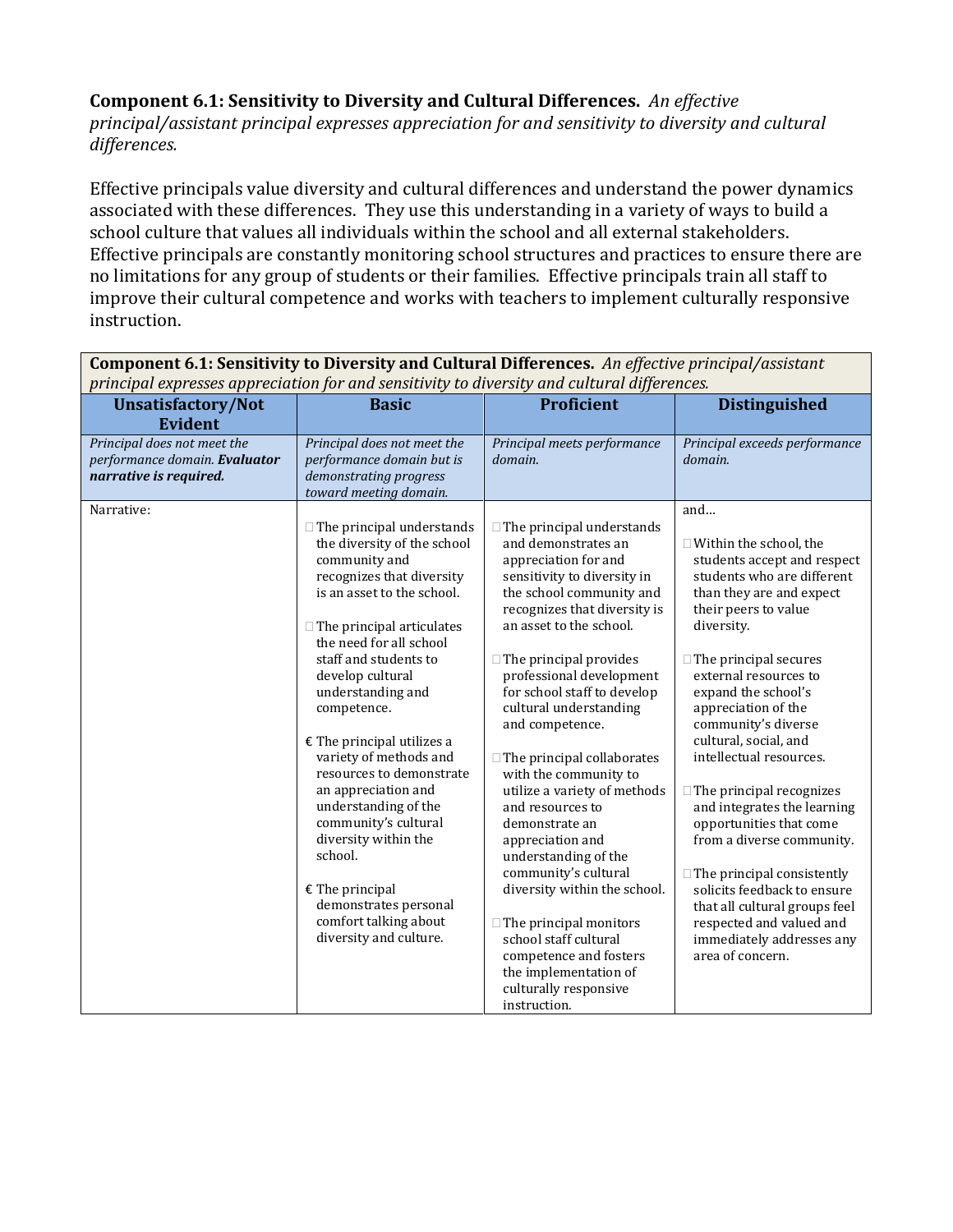#### **Component 6.2: Modeling Values, Beliefs, and Attitudes.** *An effective principal/assistant principal displays values, beliefs, and attitudes that inspire others to higher levels of performance.*

Effective principals serve role models who exemplify high expectations for performance, lifelong learning, and other values and beliefs that the school articulates within its mission, vision, culture, values, and expectations. Effective principals are supportive, kind, and open, and show optimism for the future. Effective principals inspire others to achieve their personal best. Effective principals are passionate advocates for learning and continuous improvement and for education as the pathway to success. They specifically and intentionally put effort into inspiring all students to work hard and learn.

| displays values, beliefs, and attitudes that inspire others to higher levels of performance. |                                                                                                                                                                                                                                                                                                                                                                    |                                                                                                                                                                                                                                                                                                                                                                                                                                                                                                                                                                                                    |                                                                                                                                                                                                                                                                                                                                                              |  |
|----------------------------------------------------------------------------------------------|--------------------------------------------------------------------------------------------------------------------------------------------------------------------------------------------------------------------------------------------------------------------------------------------------------------------------------------------------------------------|----------------------------------------------------------------------------------------------------------------------------------------------------------------------------------------------------------------------------------------------------------------------------------------------------------------------------------------------------------------------------------------------------------------------------------------------------------------------------------------------------------------------------------------------------------------------------------------------------|--------------------------------------------------------------------------------------------------------------------------------------------------------------------------------------------------------------------------------------------------------------------------------------------------------------------------------------------------------------|--|
| <b>Unsatisfactory/Not</b><br><b>Evident</b>                                                  | <b>Basic</b>                                                                                                                                                                                                                                                                                                                                                       | <b>Proficient</b>                                                                                                                                                                                                                                                                                                                                                                                                                                                                                                                                                                                  | <b>Distinguished</b>                                                                                                                                                                                                                                                                                                                                         |  |
| Principal does not meet the<br>performance domain. Evaluator<br>narrative is required.       | Principal does not meet the<br>performance domain but is<br>demonstrating progress<br>toward meeting domain.                                                                                                                                                                                                                                                       | Principal meets performance<br>domain.                                                                                                                                                                                                                                                                                                                                                                                                                                                                                                                                                             | Principal exceeds performance<br>domain.                                                                                                                                                                                                                                                                                                                     |  |
| Narrative:                                                                                   | $\Box$ The principal serves as a<br>role model who<br>exemplifies high<br>expectations for<br>performance and other<br>values articulated in the<br>school mission and vision.<br>$\Box$ The principal is<br>supportive, kind, and<br>open.<br>$\Box$ The principal verbalizes a<br>belief in students and tries<br>to inspire students to<br>work hard and learn. | $\Box$ The principal serves as a<br>role model who<br>exemplifies high<br>expectations for<br>performance, lifelong<br>learning, and other values<br>and beliefs that the school<br>articulates within its<br>mission, vision, culture,<br>values, and expectations.<br>$\Box$ The principal is<br>supportive, kind, and<br>open and shows optimism<br>for the future.<br>$\Box$ The principal is a<br>passionate advocate for<br>the school.<br>$\Box$ The principal symbolizes<br>a belief in students<br>through statements and<br>actions, and inspires<br>students to work hard<br>and learn. | and<br>$\Box$ The principal is widely<br>viewed as an effective role<br>model and inspiration to<br>students.<br>$\Box$ The principal is a passionate<br>advocate for learning and<br>continuous improvement<br>and for education as the<br>pathway to success.<br>$\Box$ The principal inspires<br>teachers and students to<br>achieve their personal best. |  |

**Component 6.2: Modeling Values, Beliefs, and Attitudes.** *An effective principal/assistant principal*